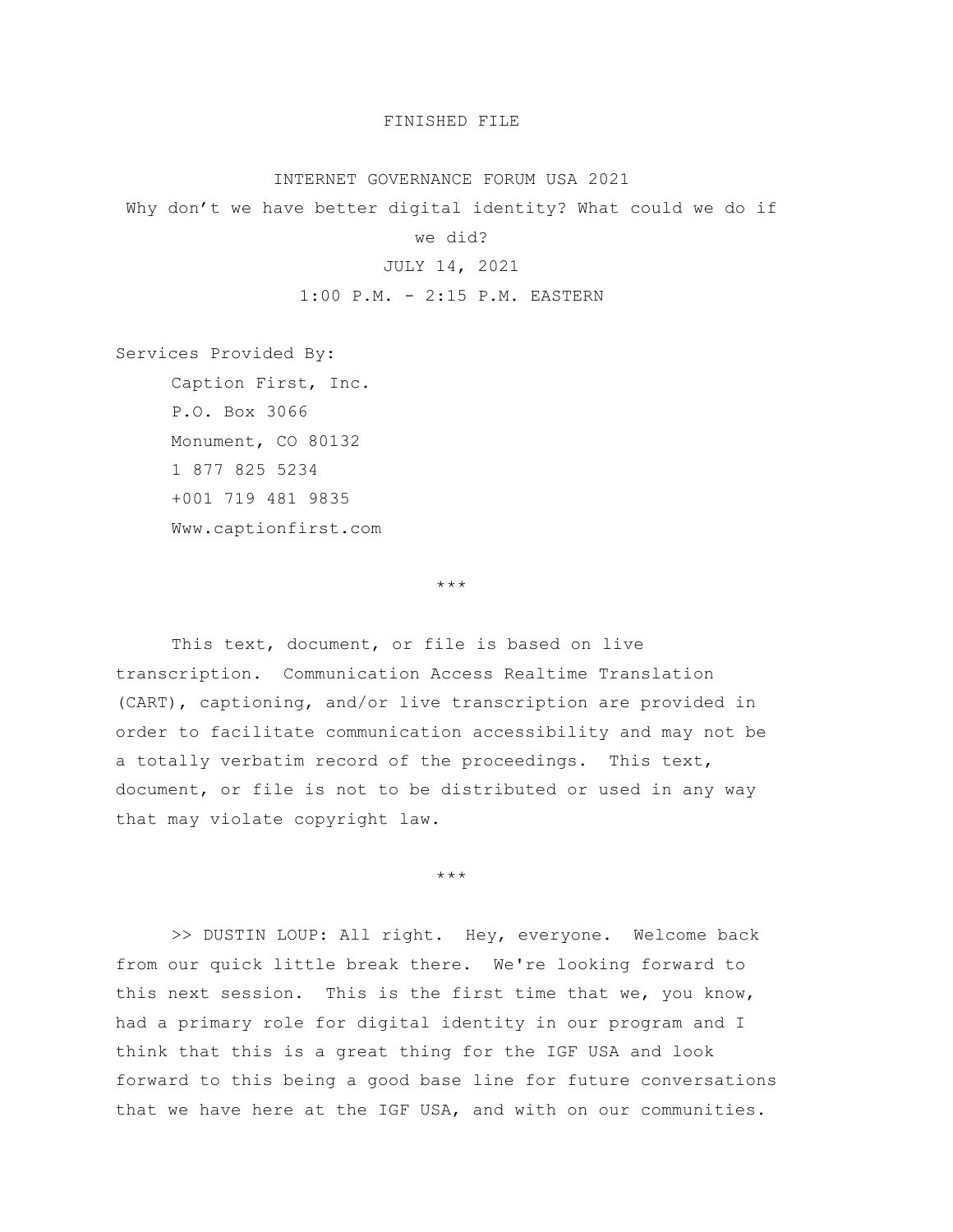So I will hand it over to Jeremy Grant who is the coordinator of the Better Identity Coalition to take us through this panel.

>> JEREMY GRANT: Great. Thanks, Dustin, and welcome, everybody. Glad to have you with us.

So the title of this panel is "Why Don't We Have Better Digital Identity? And What Could We Do If We Did?"

I'm joined by a great panel, senior counselor for strategic policy and innovation, US Department of Treasury, Ann Wallwork. And Pam dingle with Microsoft and Patrick Kinsel, is CEO of Notarize. I thought it was important to talk about that the IGF conference is going on for years, but this is first time that you have all actually a panel on the topic of digital identity.

It reminded me -- so today I run the Better Identity Coalition and part of the cybersecurity team at Venable.

Ten years ago, I was working at NIST, the National Institute of Standards and Technology, leading the newly launched program office for the National Strategy for Trusted Identities In Cyberspace. Such as we are just getting to identity here this year within IGF, I had a meeting shortly after we launched the program with Vince Cerf who was talking about when they were architecting the Internet years ago, they didn't quite get around to doing.

And with it, you know, it's turned up some problems and challenges. I think that's still the case today. Identity is really important to the Internet, but it has been something that has taken us a little bit of time to, perhaps recognize its importance.

So you know, diving into things in terms of, you know, framing the discussion. You know, I talked going ten years back. I will go 28 years back to a famous cartoon, if you are interested in the Internet. You probably all remember this in some cases when it came out, but it's now been 28 years as of about two weeks ago, when Pete Stiener talked about identity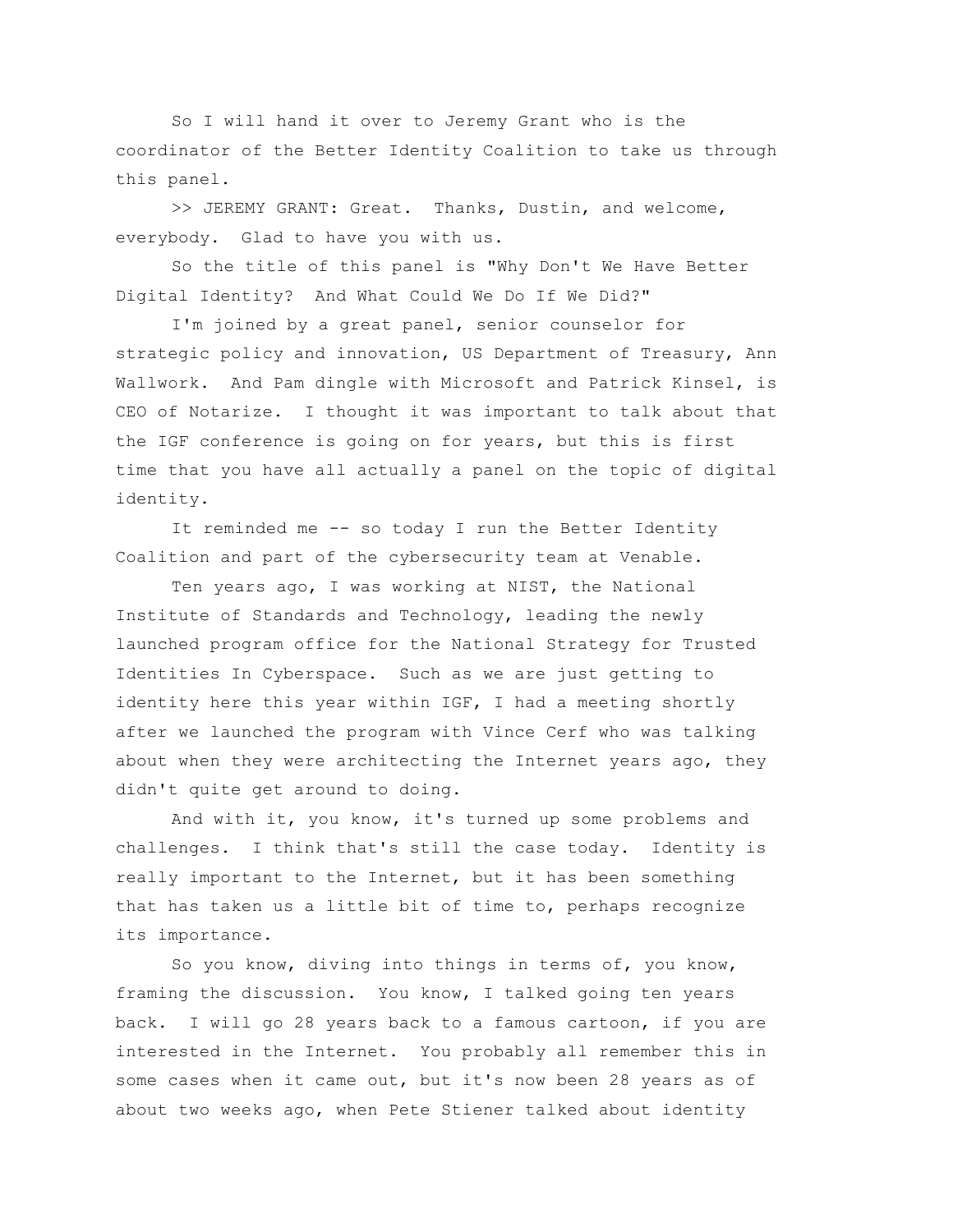and the Internet.

And there's a couple of things that I pointed out about how much time has passed. One, these dogs are dead now! Because of dog years, unfortunately. And, you know, their kids probably are as well. But the media of the cartoon has changed quite a bit over the years, in that, look when this first came out, I think I was a freshman, maybe a sophomore in college, and, you know, it was a great way to capture the novelty of going online and, you know, occasionally some of the funky things you might run into.

But these days, we're actually seeing the dogs on the internet weaponized. It's an anomaly when a major breach happens these days and identity is not providing the attack factor. More recently started in 2016, we started seeing some other countries who are not so friendly to the US actually looking to weaponize dogs on the Internet and how, you know, easy it could be to, you know, be anonymous or synonymous. While the dogs might be long gone, the problem with the dogs is more acute than ever.

And it -- identity really gets into a whole bunch of different issues not just the security aspect but how do you create an identity layer for the Internet that is good for privacy that can deliver really good customer experiences, that can help different regulated industries with compliance that can do things in a way that can lower transaction costs?

And while there's all of these different facets of identity, the one thing that people keep talking about when they try to solve these issues how do build trust on the Internet. Trust is really hard to get right.

But identity, if you can do it right -- and that's been pretty hard to do can enable trust. Identity can be the great enabler, providing the foundation for digital transactions and online experiences that are more security, easier to use and can protect privacy better than what we have today.

The challenge as my old colleagues at NIST pointed out a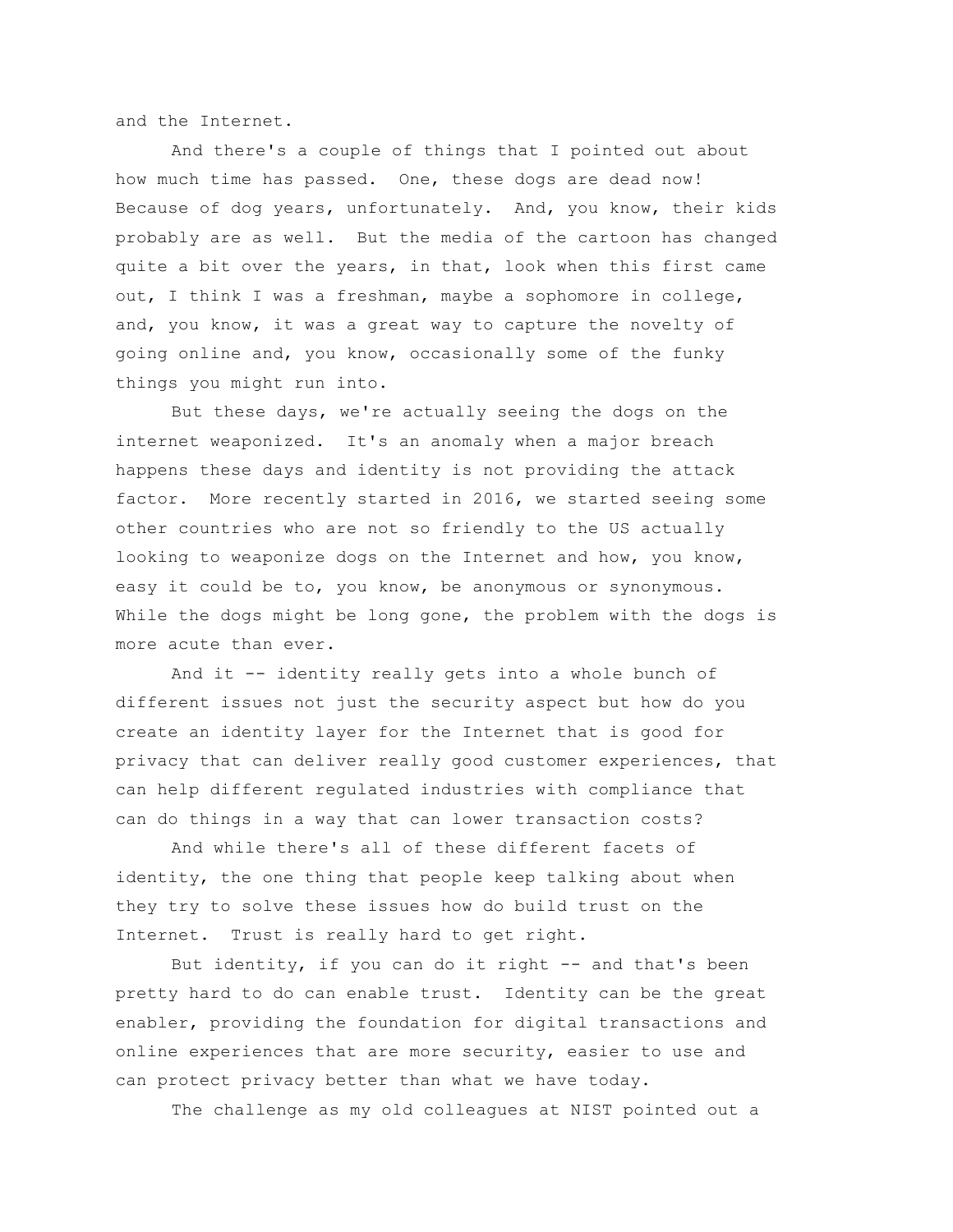few years ago is digital identity presents some real technical challenges. The problem often is trying to proof individuals over an open network. And these processes we use to establish digital identity provide a whole load of opportunities for impersonation and other attacks.

So our approach to date has not exactly been particularly sophisticated. So, you know, other than bringing a whole, you know, new meaning, if you or your family somehow picked up a pandemic puppy during the events of the last year and a half.

The whole focus on questions here has proven to be really practical. Sometimes with security questions maybe you change your mind. Maybe you forget and then you get thrown into the pit of despair, also known as the account recovery process. We have these knowledge-based questions be used for security when the adversaries we are trying no block with these sorts of things already know the answer.

And the authentication side this has not worked particularly well. Any time you are coming one all of these criteria. Nobody can manage this for one password or 20 or 30 or 200 or 300. There's such thing as a strong password in 2021. Even a 64-character password that meets all of these criteria is still susceptible to phishing, password reuse, given how many people reuse passwords across sites. When you put these things in place it makes your employees and customers hate you. They do everything they can to get around it, like just reuse the same password and put an exclamation point at the end.

The idea that passwords can be secure, that ship has sailed. And the cost of bad identity solutions, this is a chart that we actually had from three years ago when we released our policy blueprint and the Better Identity Coalition. In fact, tomorrow is the three-year anniversary of that. But it starts to show you some of the numbers that we were seeing back then in terms of nearly 17 million victims of identity fraud, nearly 17 billion stolen. Massive increase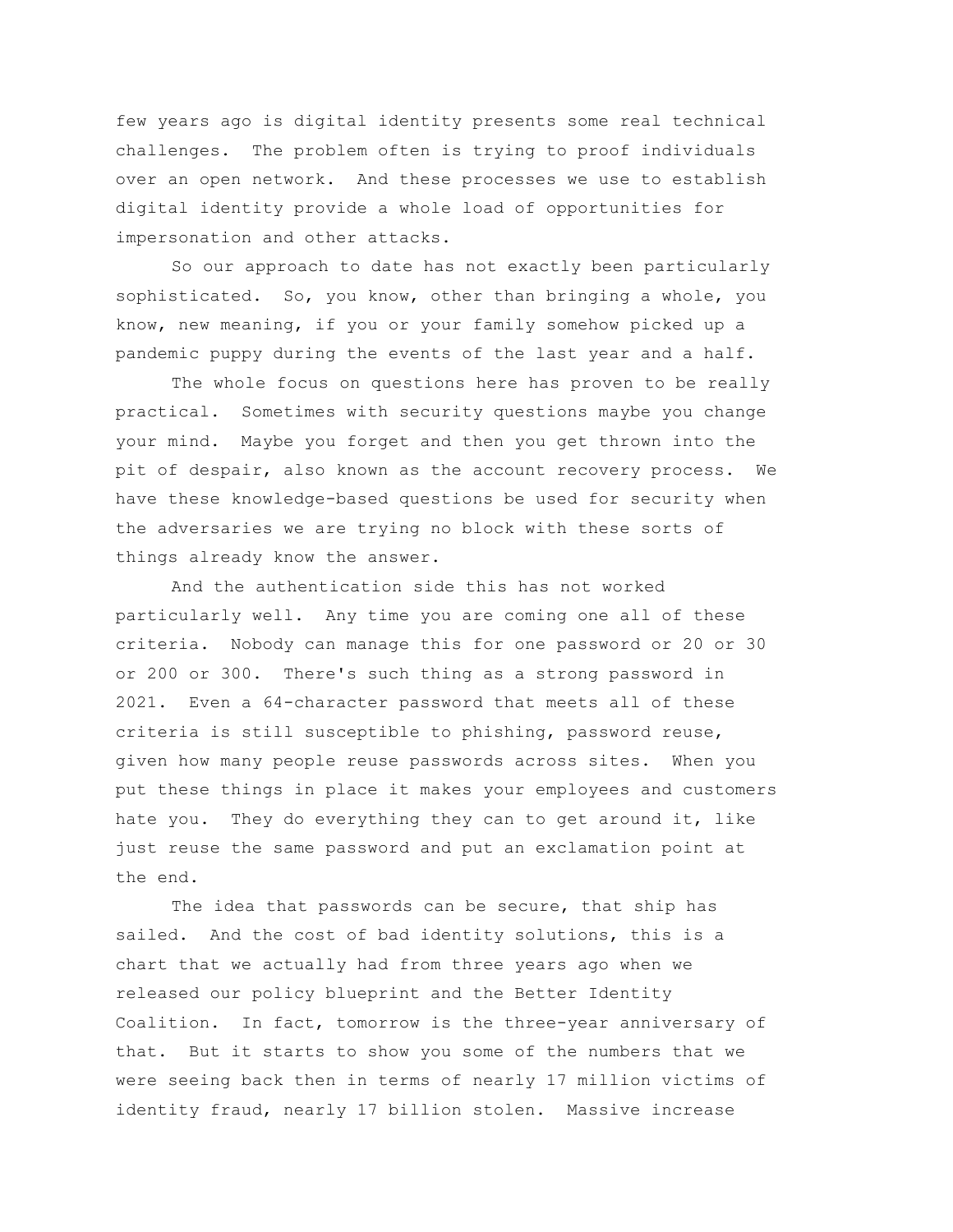year over year of data breaches and, again, identity is, providing the attack factor for a lot of it. In the idea of dogs on the Internet has been growing into something that has some real numbers and some real problems behind it.

Synthetic identity fraud online has also been on the rise. This is a chart from a publication that the Federal Reserve published about a year, year and a half ago where they have been doing a series of papers looking at -- it's the fastest type of crime where you see criminals create a digital Frankenstein, leveraging a real Social Security number that the credit system has not seen from my 10-year-old, pairing it with fake information and then tricking the banks and the credit bureaus into thinking that somebody is actually real.

Of course, this all just got worse thanks to an awful pandemic that, you know, in addition to sadly killing a lot of people and making a lot of other people very sick, also made it basically impossible to engage in any in-person transactions for the last year and a half. And, you know, the numbers of identity fraud we have seen, the labor department has estimated just from state unemployment benefits, organized crime stole more than \$63 billion of federal governments given to the states to help people out of work and they think that number may top \$100 billion by the time this whole thing is over. This is one example of the challenges we have seen the last year, and the doors it's opened up for criminals thanks to having weak identity infrastructure in the US.

So why is has all of this been so hard to solve? We will talk about this in our panel, and I promise I will get to everybody in a minute. I talk about this from the perspective of the problem we have that I call the identity gap which is - it's not that we don't have nationally recognized, authoritative identity system, we have the Social Security, and passport, and the driver's license, and global entry for a small group of people but everything we have is stuck in the paper and plastic world, where transactions are moving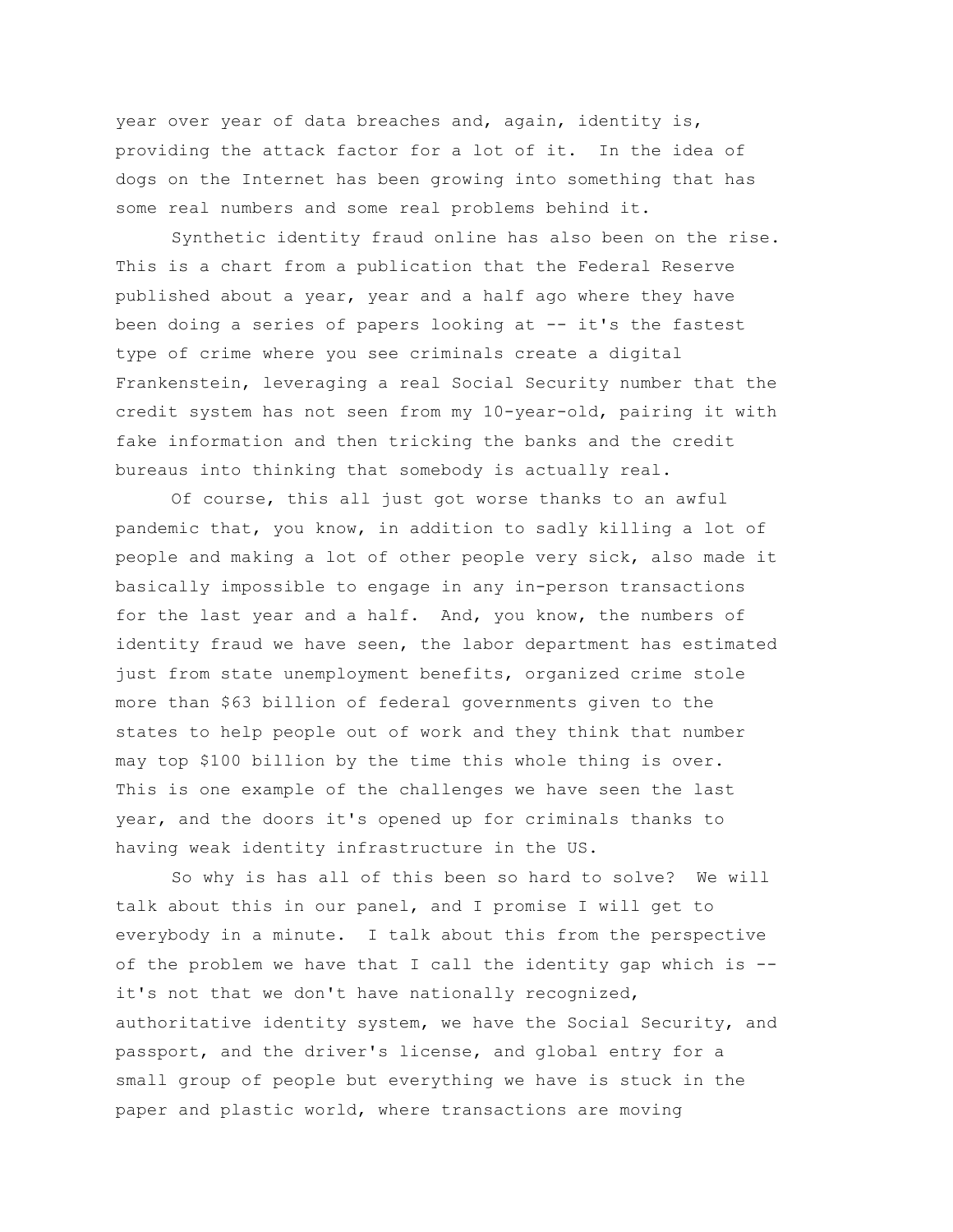increasingly online.

A lot of the challenges we have, had ever since those dogs on the Internet first appeared is figuring out ways to close this gap between the authoritative systems the government has today, and the types of transactions everybody is engaging on which are increasingly digital.

And, you know, if you ever had a knowledge-based question, applying for a credit card, well this was an attempt to get around the identity gap. This is industry responding to a - probably more of an unconscious decision by government than a conscious decision to not create digital systems that went beyond the paper and plastic ones.

So, you know, industry needed something to enable trusted digital commerce and these solutions that are generally called knowledge-based solutions. Challenge is like that with many security tools, the attackers catch up. And these out of wallet questions are not as secret as they used to be. This is a problem for quite some time. These are from 2015, six years after the IRS had a major breach when they were allowing people with some pretty weak knowledge-based verification to get access to their tax transcript online, which had a whole bunch of sensitive personal information and data.

And as the article pointed out at the bottom being the hackers already had the keys and we had so many breaches that a lot of these answers are known these to the point where if somebody answered the knowledge-based quizzes, too quickly there's a sign of fraud. The average human probably gets one wrong and probably has to take some time to look it up like their monthly mortgage payment because they might not know it offhand.

I want to jump into the question today, having set the stage here, you know, why don't we have better digital identity? And what could we do if we did? And I will stop sharing my slides at this point so we can see our fantastic panel a little bit more clearly, but let me actually just start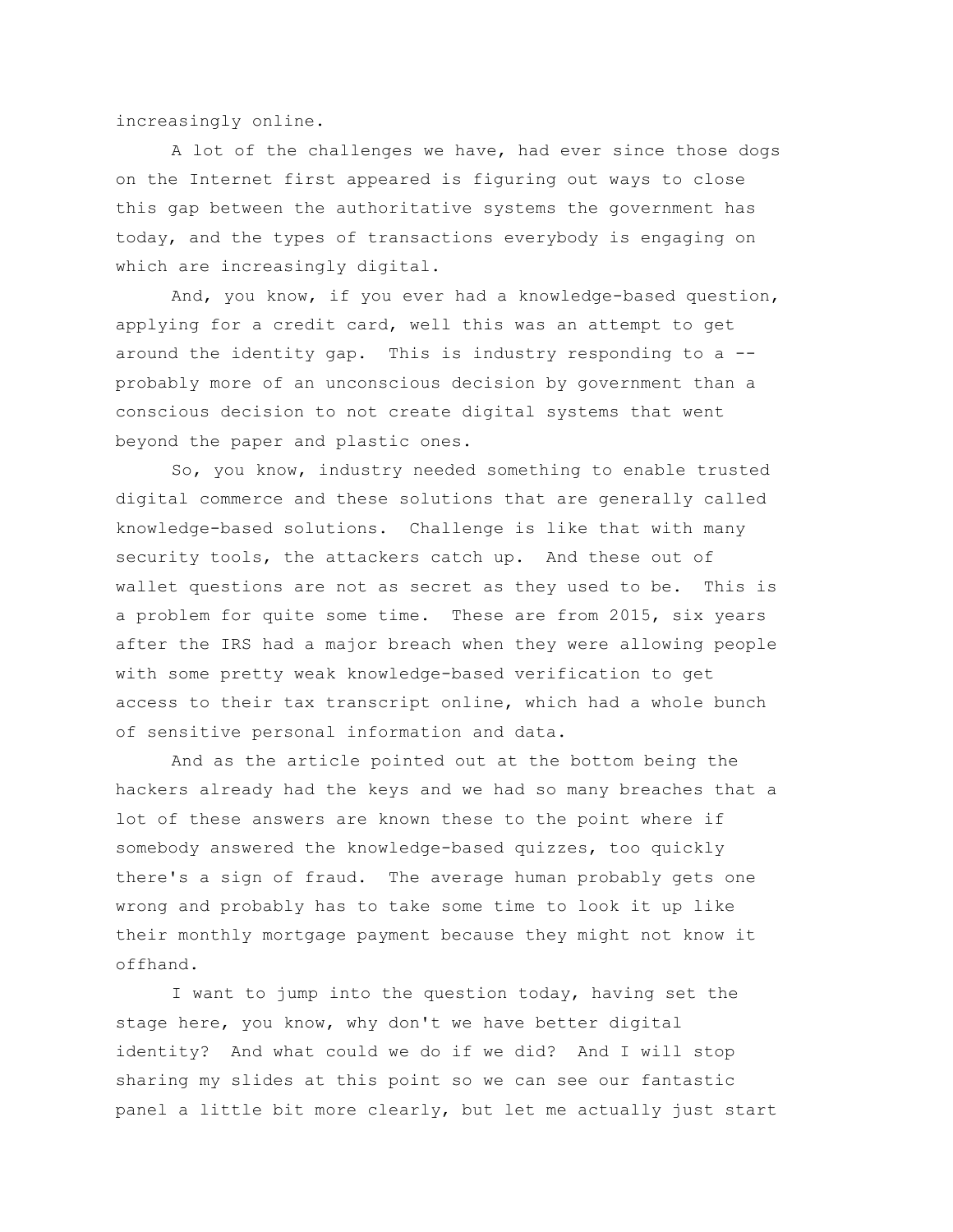going down the line. I will ask Anne and then Pam and Patrick to introduce yourselves and, you know, provide a little bit of opening thoughts and then we will dig into some questions.

>> ANNE WALLWORK: Thank you, Jeremy. Let me first of all, I'm delighted to be here with everyone --

>> JEREMY GRANT: We can't quite hear you. I'm not sure if your microphone --

>> ANNE WALLWORK: No.

>> JEREMY GRANT: It's better if you get closer.

>> ANNE WALLWORK: No, I can't do anything with volume. Does that work?

>> JEREMY GRANT: Decent, yes.

>> ANNE WALLWORK: Sorry about that. Let me give the first US government disclaimer, the views I express here are my personal views only and do not represent the position of the Department of the Treasury or any other part of the US government.

As Jeremy said, I'm senior counselor for strategic policy in and innovation in the US department of the treasury's office of terrorist financing and finance crimes, TFFC write focus on innovative technologies in the financial sector, including particularly these days the digital identity.

I help identify and develop policies and strategies to address potential illicit finance and other risks related to innovation, but also to identify the benefits and develop policies and strategies to leverage responsible innovation, to support financial inclusion, and efficiency. I work closely with other US government departments and agencies, bilateral, foreign countries, and also international partners, including the financial action task force, which is the intergovernmental global standard setting body for any money laundering counterterrorist financing and counter-proliferation financing.

TFFC leads, and I had the privilege to cochair and lead drafter, which encourages a risk-based approach, leveraging technical standards and frameworks like the NIST 800-63 suite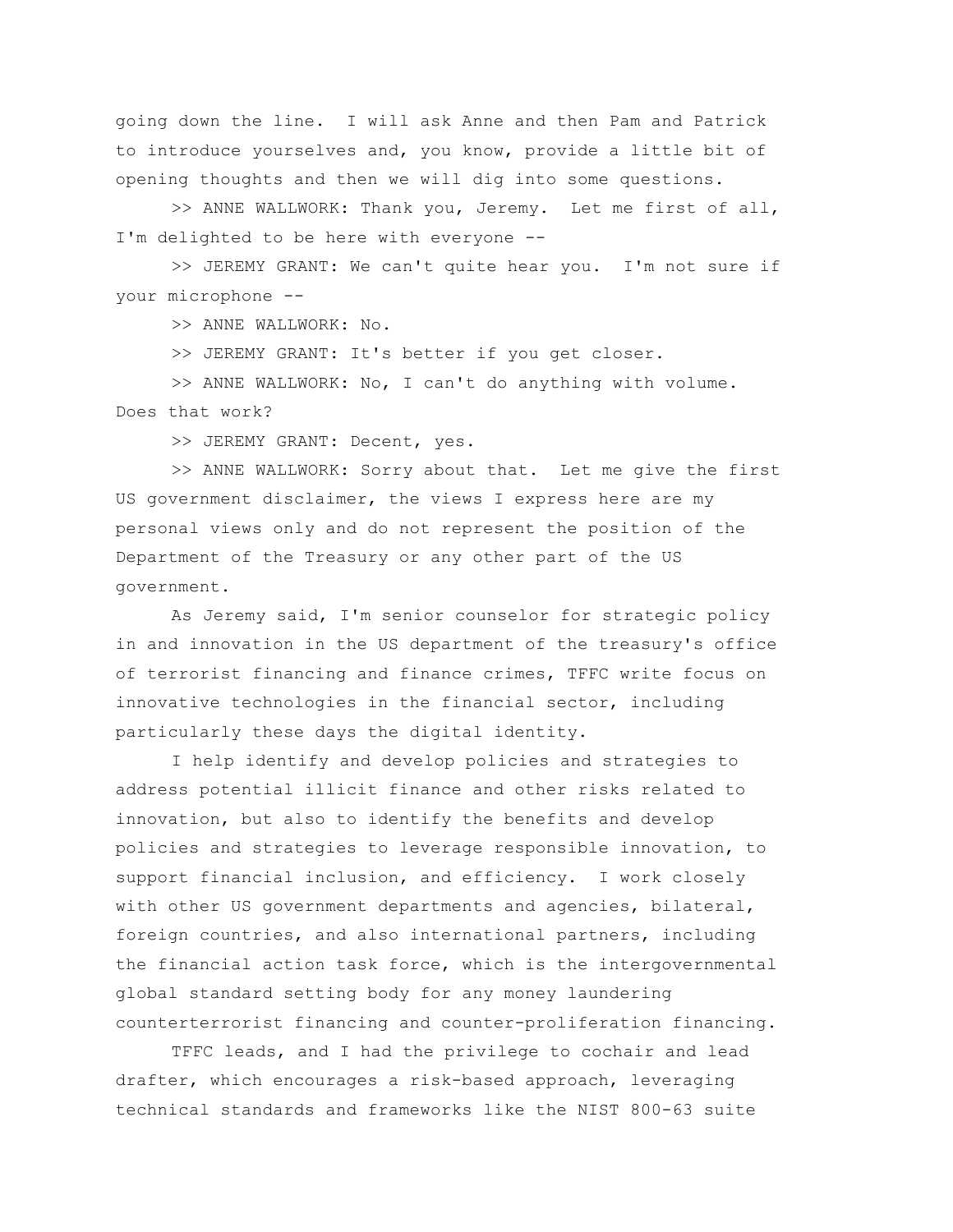which was issued in March of 2020.

>> JEREMY GRANT: Thanks, Ann. Pam over to you. Quick introduction.

>> PAMELA DINGLE: That's an impressive introduction. I don't know how to follow that in those shoes. My name is Pamela Dingle. I work for Microsoft. There probably is a Microsoft standard disclaimer. I just don't know what it is. But in general, I work in -- I am the director of identity standards. So I work within the identity and network access division at Microsoft. We work a lot with the standards bodies and my background is as a 25-year veteran of identity management.

I have lots of experience and opinions on what the best practices are and should be around identity engagement.

>> JEREMY GRANT: Thanks. And Pat?

>> PATRICK KINSEL: Pat Kinsel, founder of Notarize. We are a smaller organization and my views do represent those of the company. And Jeremy, your introduction was. And I have my McLovin driver's license. Notarize, we are an online notary service. We started the company to solve that pain point for consumers and for industry. I think what's interesting for us as it relates to identity, though, is we have had to solve the practical problems of working with regulators to meet the standards to actually have transactions move forward.

Which is no small challenge in something that is state regulated, and also has to meet, you know, federal or, you know, GSE or whatnot, policies.

So we have been advocating for legislation across the country, helped pass 34 state laws, numerous approvals from different federal agencies and whatnot really to solve the practical problem of whatever the standards are, ensuring that they can serve customers meeting SLAs, solving issues of access, where people might not have what's required for transactions to move forward. At the end of the day, the conversation is about provenience. It's about tying identity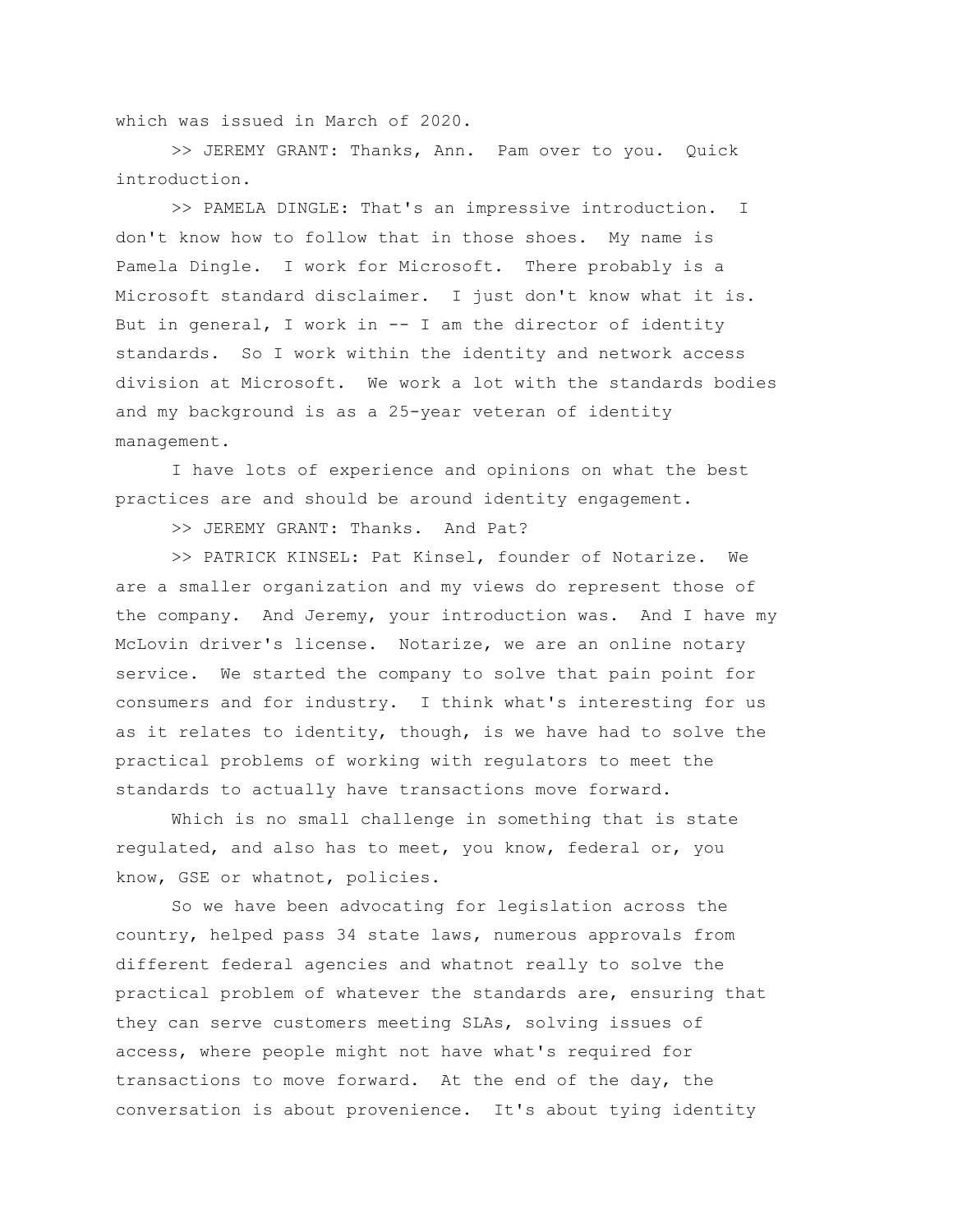to the actual creation of an object which I think is a sort of second side of the coin that industry and government needs to solve for and I'm excited to be here today and I appreciate the chance to participate.

>> JEREMY GRANT: Thanks, Patrick. Let me follow-up on that point to ask sort of a basic point for everyone, what do we mean when we talk about identity? Is it a credential? Is it just data or attributes about ourselves? Is it something in between? You know, how do each of you define it? And, you know, how should that sort of frame our conversation?

>> PATRICK KINSEL: I'm happy to go first. So for us, identity means something that's legally validated. So the person exists but has to be a standard, you know to a level that meets the, you know, requirements of that industry.

I think notarization is interesting because notarization touches real property, mortgage and finance, the legal industry, powers of attorney, different state requirements around witnesses and whatnot and so it's right sort of in the center of that Gordian knot. And so for me, identity means it not -- it is a practical identification of the consumer. It has to be all the way to the point of meeting the standard, and I think for us, as a company, what is so critical, it's not just that I can prove that someone exists named Jeremy in the world. It's that I can prove that that person Jeremy was actually physically present and personally took an action, and I think that is the core problem that we as a company are trying to solve. I understand there's many other definitions but that's the one that I'm dedicated to solving.

>> JEREMY GRANT: Thanks, Pam or Anne.

>> ANNE WALLWORK: Yes, when I think of identity in the context primarily, it's primarily in the context of customer identification and verification, regulatory requirements to the financial sector, for example, to open a bank account or access certain other financial services or to obtain government benefits or other government payments.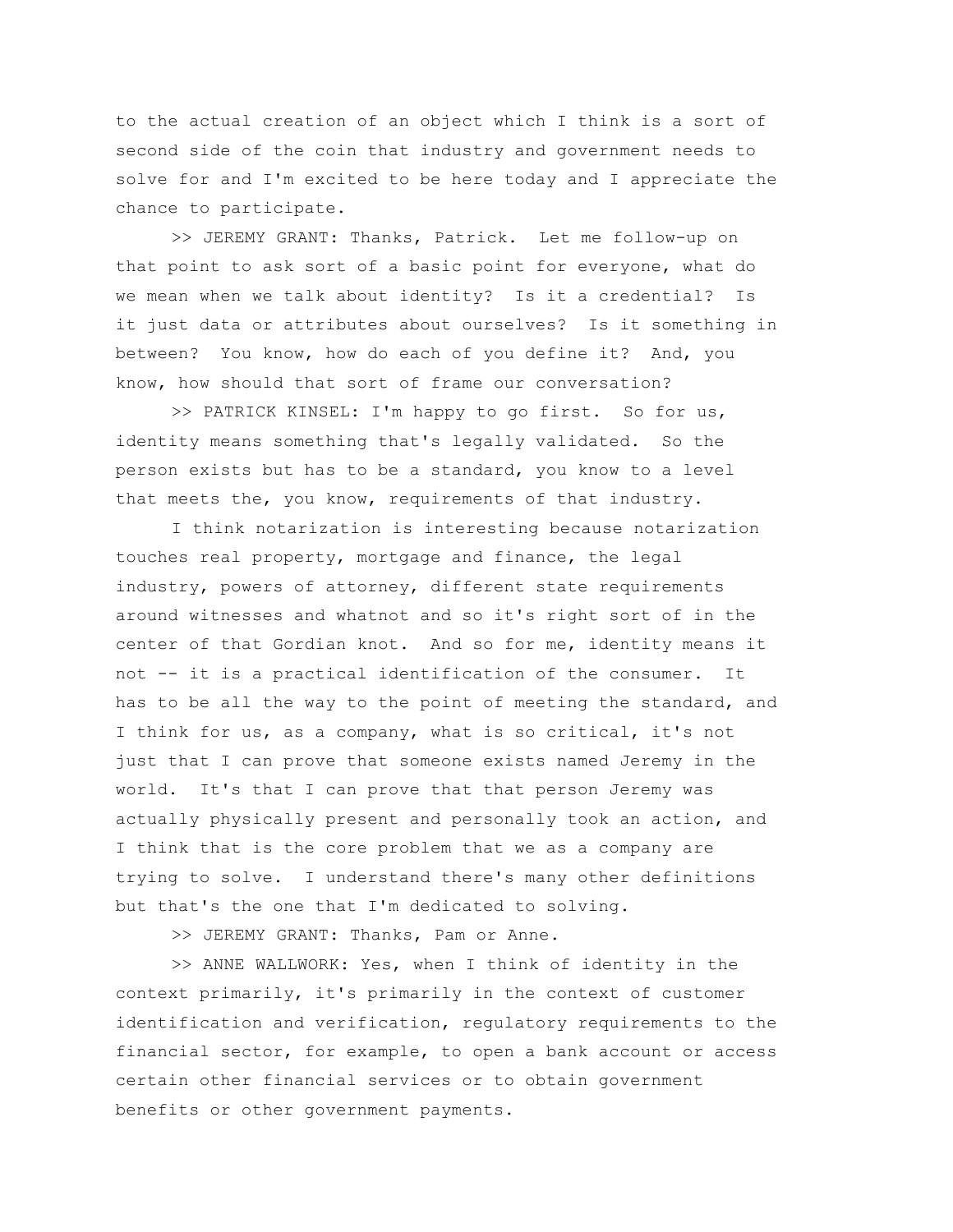And in that context, we're talking about official identity, which is distinct from concepts of personal identity that may be relevant for unofficial purposes like buying unregulated commercial goods or services on the Internet or social interactions on media.

And so I like the FATF guidance of official identity which it is the specification of a unique natural person that is based on characteristics, which in the identity space, we call attributes or identifiers of the person that established the person's uniqueness in the population or the -- the relevant context and this is the kicker, is recognized by the government for regulatory and other official purposes. Proof of official identity can be digital or a combination of boat, but it -- at least at this point in time, depends on some form of government provided or issued registration documentation, certification. Such as the kinds of things that Jeremy was pointing to, for certificate identity card, the core identity attributes.

With we talk about identity solutions, we are talking about kind of -- we have a comprehensive view that includes all of the components addressed by the technical standards of the NIST identity proofing and enrollment, authentication, and credential life management and when it's relevant federation or other architecture that enables portability of digital identity.

>> JEREMY GRANT: Thanks, Anne and Pam?

>> PAMELA DINGLE: I think I would take a more metaphorical view of this. You know, everyone -- so the only sure thing about identity is that everyone has a different view of what identity means.

>> ANNE WALLWORK: True.

>> PAMELA DINGLE: This is literally the only absolute. The way I think of identity is a clothesline. And when you think of the different ways that you interact with the people in your life, the relationships you have in your life, those things are, you know, clotheslines on which you can hang events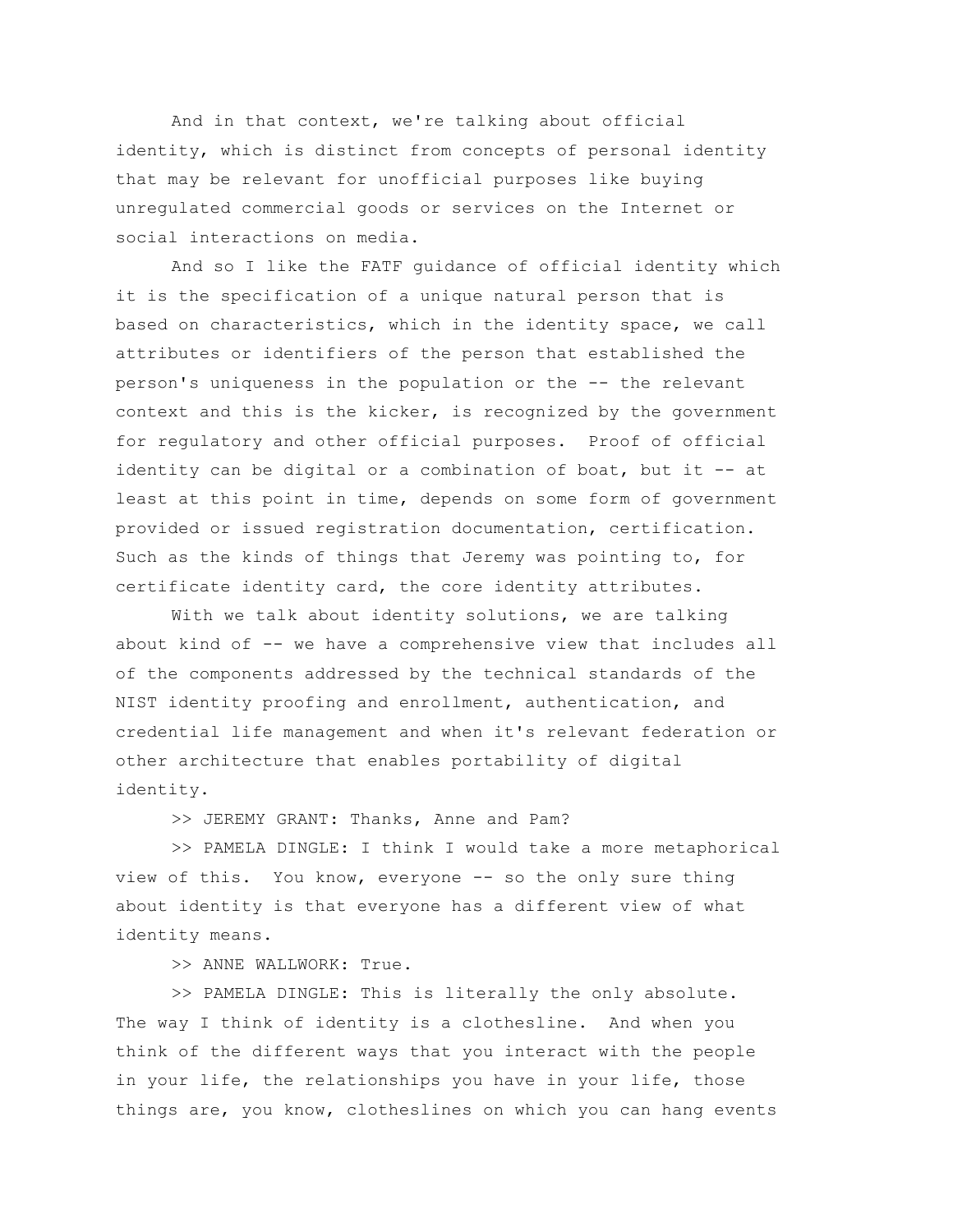and conversations and credentials and other things.

As an example of this, when you look at identity and access management, from a corporate IT perspective, right, it is very -- it's really cool that Patrick, you and I are on this call because we have very different views of this. In an IT perspective, the clothesline is the person's relationship with the person. It's identity-proofing events. You hang them on the clothesline and then you assign credentials, right to that relationship. And you start to assign access and entitlements to that relationship, right? And the whole time, time is moving on. And so you are accumulating -- you are accumulating good things like entitlements. You are accumulating data, right, organizations are collecting data about you and accumulating that.

Events are happening like job changes, you know, and you can think of that entire clothesline as the timeline of an interaction that represents your relationship with somebody, and so, you know, thinking of identity as that, as this set of clotheslines that emanate from you, as a human being right, and interact with other parties is the best metaphor I have found to talk about identity concepts.

>> JEREMY GRANT: I like and I have not used that one before.

Let me, you know, digging into some of the elements, you know, NIST sort of breaks it out into three things with identity. It's one, identity proofing which is hey, I'm trying to on an account for the first time or prove that I'm really Jeremy Grant and a particular Jeremy Grant, and what are the things you need to do. And the second is authentication. How do you log in? How does Microsoft or treasury department know it's me once I established an account. And then the third is federation. I have already gone through this process to get a trusted credential one place, how can another party decide to trust it?

Any thoughts on what parts are easier to solve these days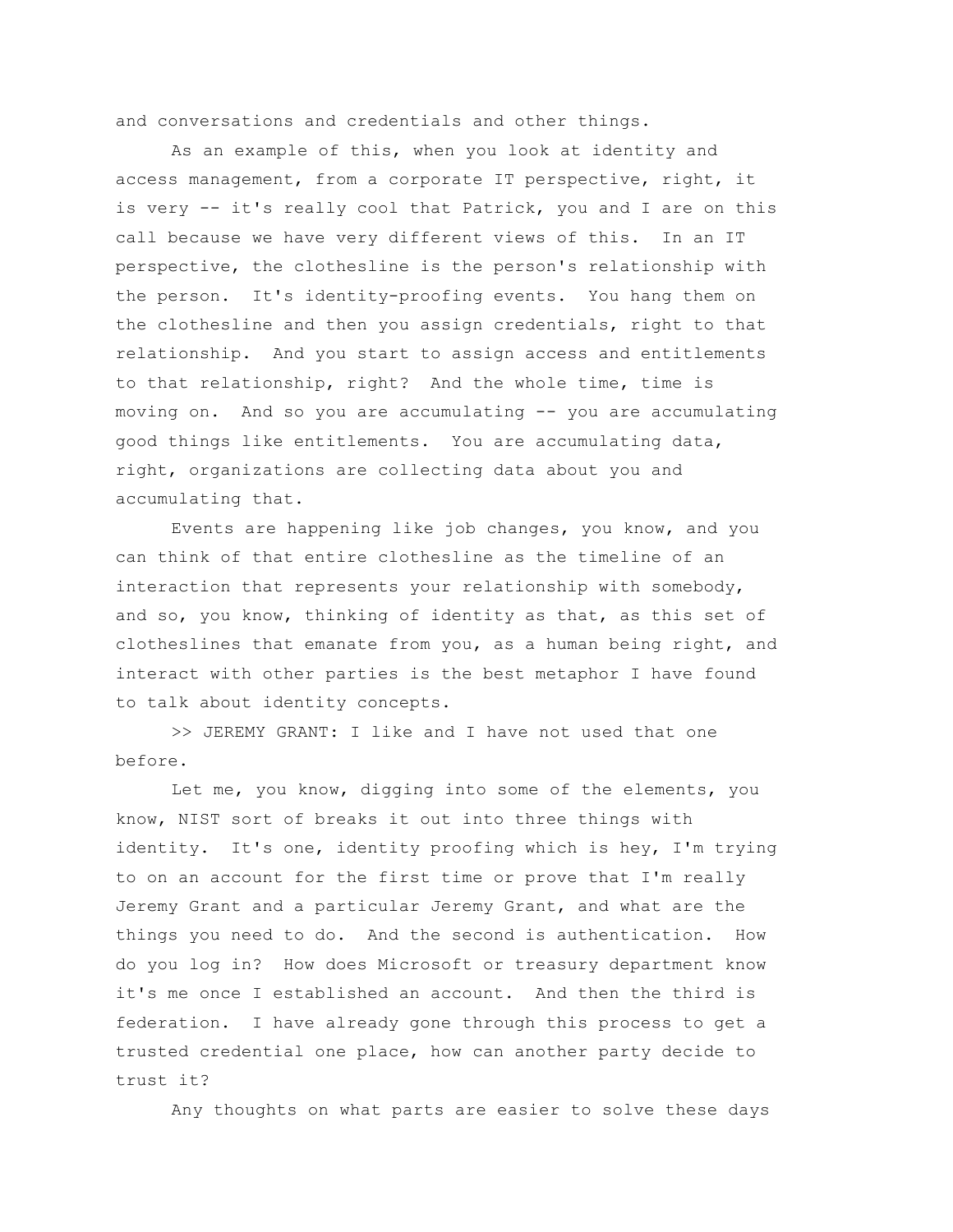or where the biggest challenges are?

>> ANNE WALLWORK: Well, I will jump in. And flag remote identity proofing as a challenge because as you pointed out, the most -- most of the underlying infrastructure in this country, such as digitalized state driver's licenses or US, state and local databases that -- or registries at this point, that either private sector identity providers or government-relying parties could ping against to verify identity attributes haven't been developed yet.

And I would also flag that too many people have difficulty obtaining or producing, if they once had them, they may have lost them, the government issued identity evidence that is required to establish official identity under either industry practices, financial sector or understandings of what is appropriate, and regulatory requirements, or under the overarching real ID act standards for identity-proofing.

>> JEREMY GRANT: Thanks. Pam or Pat any perspectives.

>> PAMELA DINGLE: I would say they are all hard. None of them are easy by any value of easy, but they are very different. You know, the blessing of federation, for example, is that it is essentially stateless, for the most part. Right?

You can -- you know, if you think of federation as a secure introduction, across domains on the Internet, right, you are kind of pinning a letter to the chest of the small child and sending them across the park, right, to introduce them to somebody if you will.

That -- that statelessness is valuable because it reduces cost. But what's happening right now is that authentication used to be stateless. So when you think of where we came from, we came from a world where everyone had a stream that was a password and essentially all you had to do to enable your application to use passwords as to check the string and then get the person ever asked, right? You would just test a password to see if it matches and then forget. And what's happened in authentication is that that has been obliterated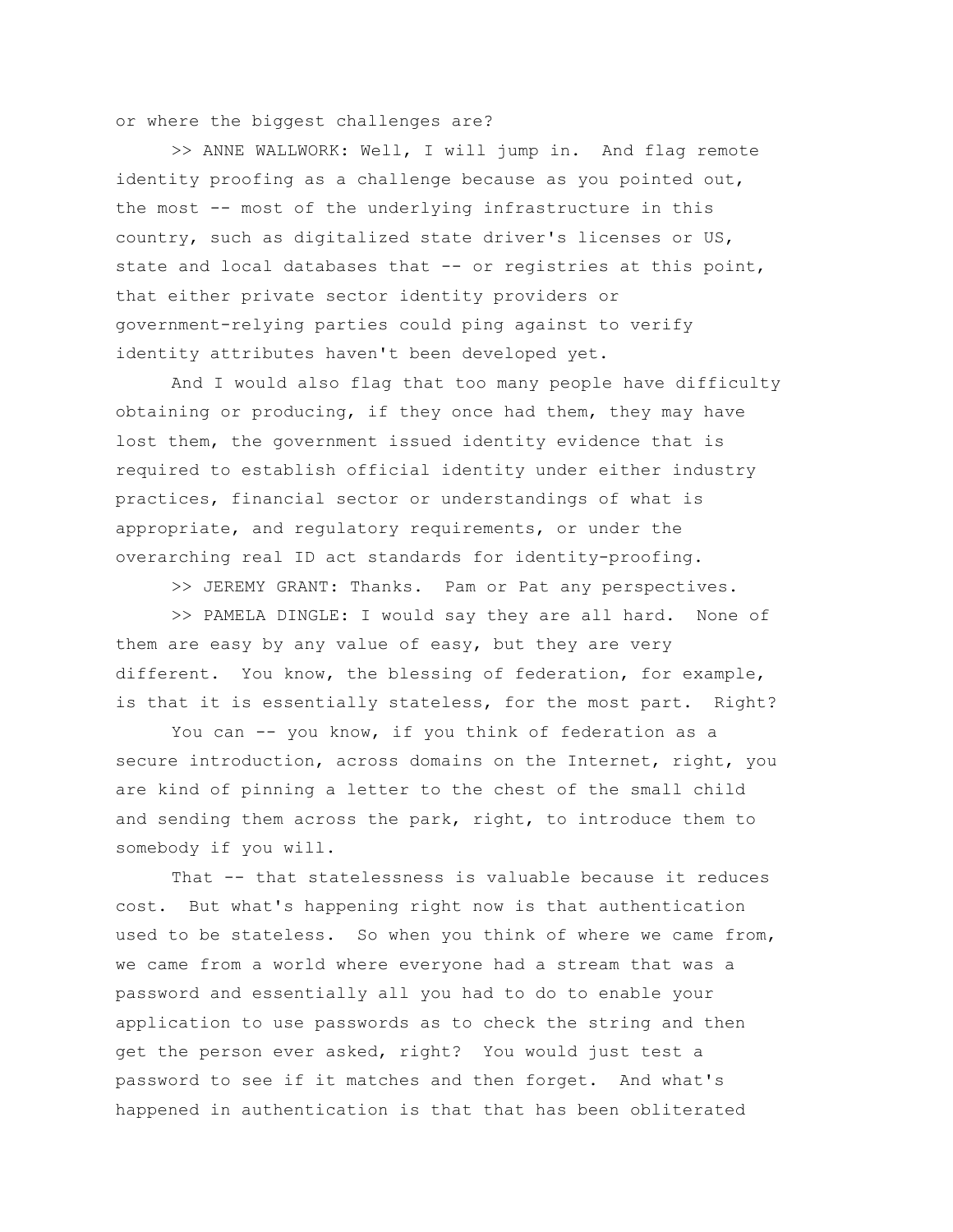and so blown into 50 million pieces because attackers are using that forgetfulness, that statelessness in authentication to attack.

And so you know with authentication, the challenge is now that we need that state. We need state in sessions. We need state -- you know, we need to be able to remember who is -- who is failing authentications just as much as who is succeeding at them being right?

And that state fullness is bleeding over. It's bleeding into federation as well, because what we are finding is that forgetfulness across domains is as dangerous as forgetfulness within them.

So for me those are the exciting ones and the ones I know best and I would probably call them the hardest.

>> PATRICK KINSEL: If I would chime in, I think we as a company, you know, we're not the government. We're not a massive, you know, multinational corporation with all of these use cases. We have the advantage of focuses on use cases, right? The mortgage closing experience and online auto sale, and that allows us to really try to understand exactly what is, you know, standard we need to meet. So for us, we don't see proofing as a challenge. You know, we're confident we meet the requirements that we need to meet, you know. Solving that on a global basis, I think is an exceptional challenge and I think it's really something that government needs to step in and I know we will talk about that later and provide better services.

For us, I agree with your expression Pam around the statelessness or statefulness for authentication. I think one of the things as industries move digital, I think the real goal is how do you have all the benefits of secure identity and all the benefits of frictionless online commerce, right? And those can be at odds and so, you know, for example, we may be able to meet the requirements for our industries, but those requirements may require a unique proofing event in coordination with whatever we're trying to do. And that's not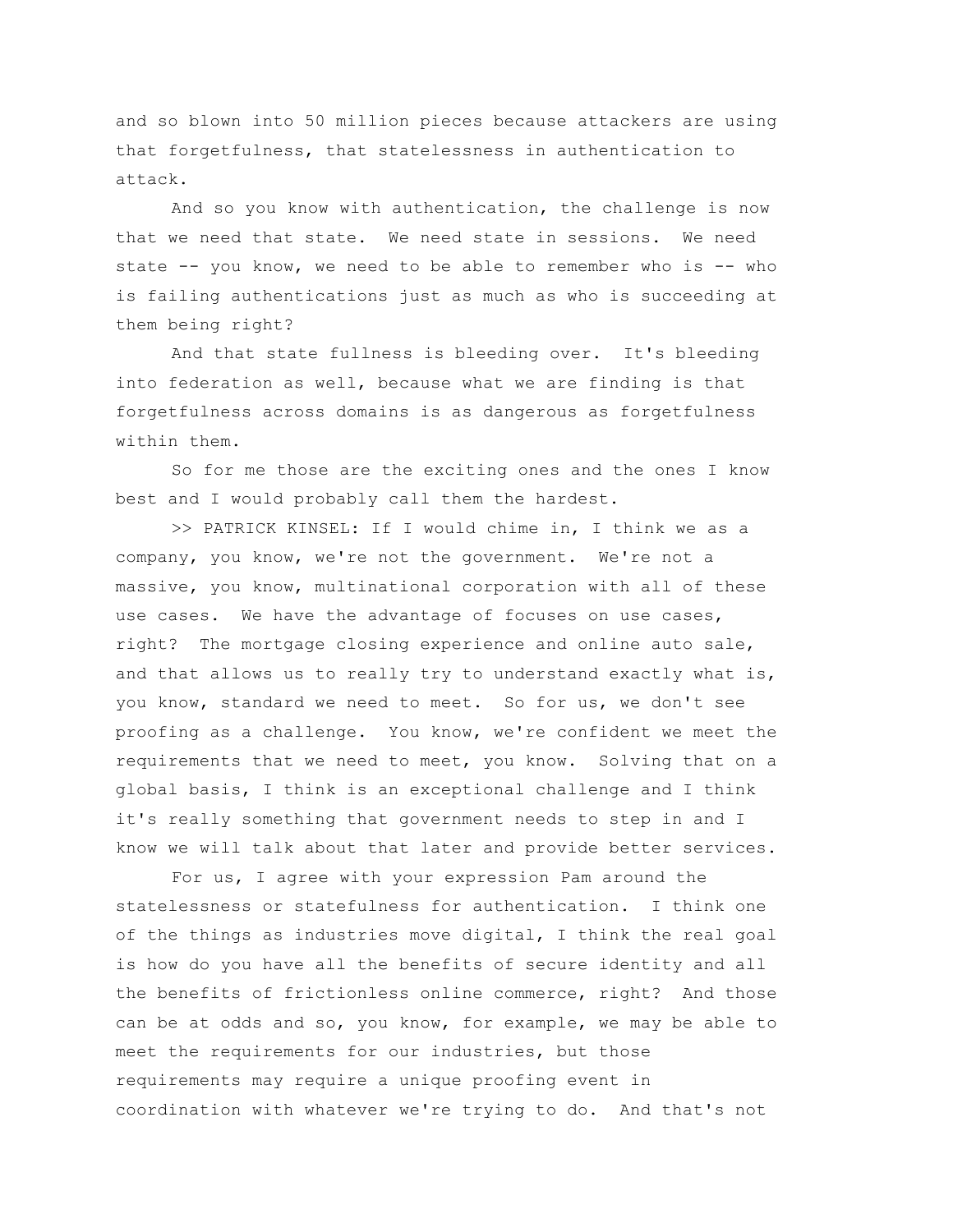a palatable experience for a lot of consumers.

There is an expectation, I will do this once and when I come back, I won't have to do this again which gets into the concept of, you know, the statefulness of the proofing that you have accomplished.

I think a lot of people think of this as a gate as a long-running service or benefit. You can't do those things until you have statefulness and you have a lasting identity, you know with the consumer. And I think a lot, they are all very hard. I think the other thing to add quickly, notaries in the legal context are considered proofing agents. And I think that's one of the interesting things I didn't appreciate when I started the company and it's given a lot of ways to move in this space.

A lot of experiences it's not natural to introduce a human to the process. The classic, something you have, something you have, something you know, I think that, you know, giving people a digital credential, possession of the credential is not sufficient, right? You still have to know that the person actually has the right to possess the credential, right? And the online, you know, notary interaction is -- it's been an interesting place for us to try to move out from.

>> JEREMY GRANT: I think that's an interesting point, Pat, in that, you know, my next question was, you know, why is the US struggled to develop and implement digital identity infrastructure. You make the point that the notary is a physical structure. It's a special category of professional, recognized under law that allows they are able to attest someone is who they claim to be.

You have a start-up company that you and a couple of peers have almost dragged an entire set of government and industry players -- I don't know if kicking and screaming is the right word, but it's taken, you know, firms like yours to say we will ought to be able to do this online as well and I know in some cases you had to engage on a state-by-state basis to change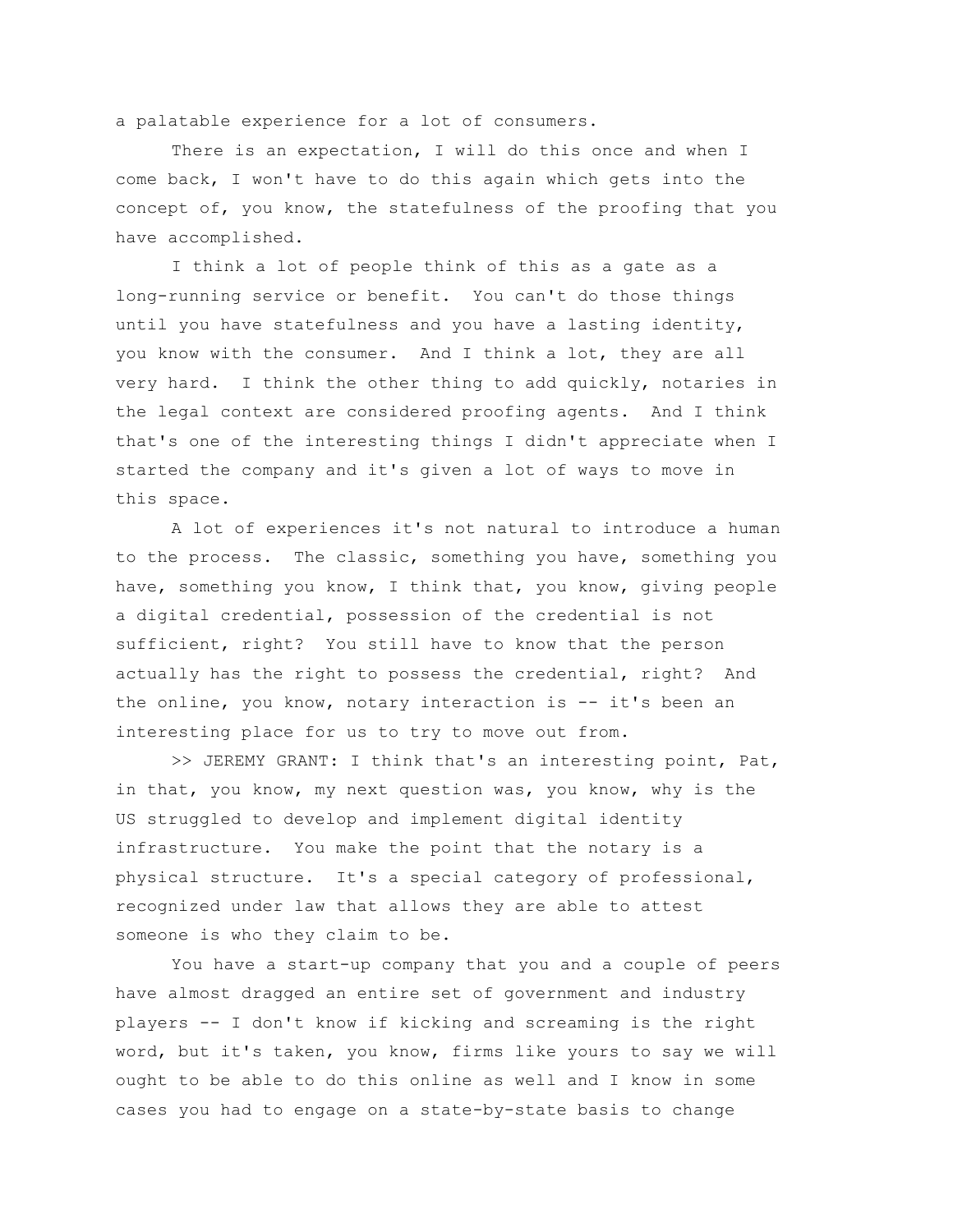laws or regulations.

Why is it  $--$  and I want to throw this to others as well  $-$ has struggled to implement a digital identity infrastructure? Let me throw that back to you. Anne, I realize this may be a tough one for you in government.

>> PATRICK KINSEL: There's a lot in that one. Given our experience, I think it's a very, very, very complicated set of issues for people to understand. And I think that especially notary law, it's -- it was largely settled, you know, for a long period of time. So the people that would be the regulators are not actively engaged in the subject matter, right? And they are not actively engaged in issues of identity and whatnot.

You have to create knowledge and shared language and vocabulary and just address the issues to have momentum. I think what you are seeing now going from two states to 34 and soon to be 38. There's the council of state governments, you know, all of these organizations that have done the work and created infrastructure for people to have good dialogue. I think the other thing is that culturally, I think as a country and I would say at the federal level, we have to make some philosophical decisions about what we prioritize. And I think about, you know, the notions of KBA and whatnot, it's frankly in my view -- and I say this with all due respect, it's a way to have our cake and eat it too as a country. We push the responsibility on to private industry to manage credit profiles. And then talk about the issues with that, but then the only authoritative source is government.

But then do you move into biometrics? What methods of authentication and we have to make some really big decisions, I think, culturally what we prioritize in order to move -- to move these things forward. I think our position as a company is we will make due with the infrastructure that's in place today, right, because I think that there's areas where we can move forward and make progress, but it's super, super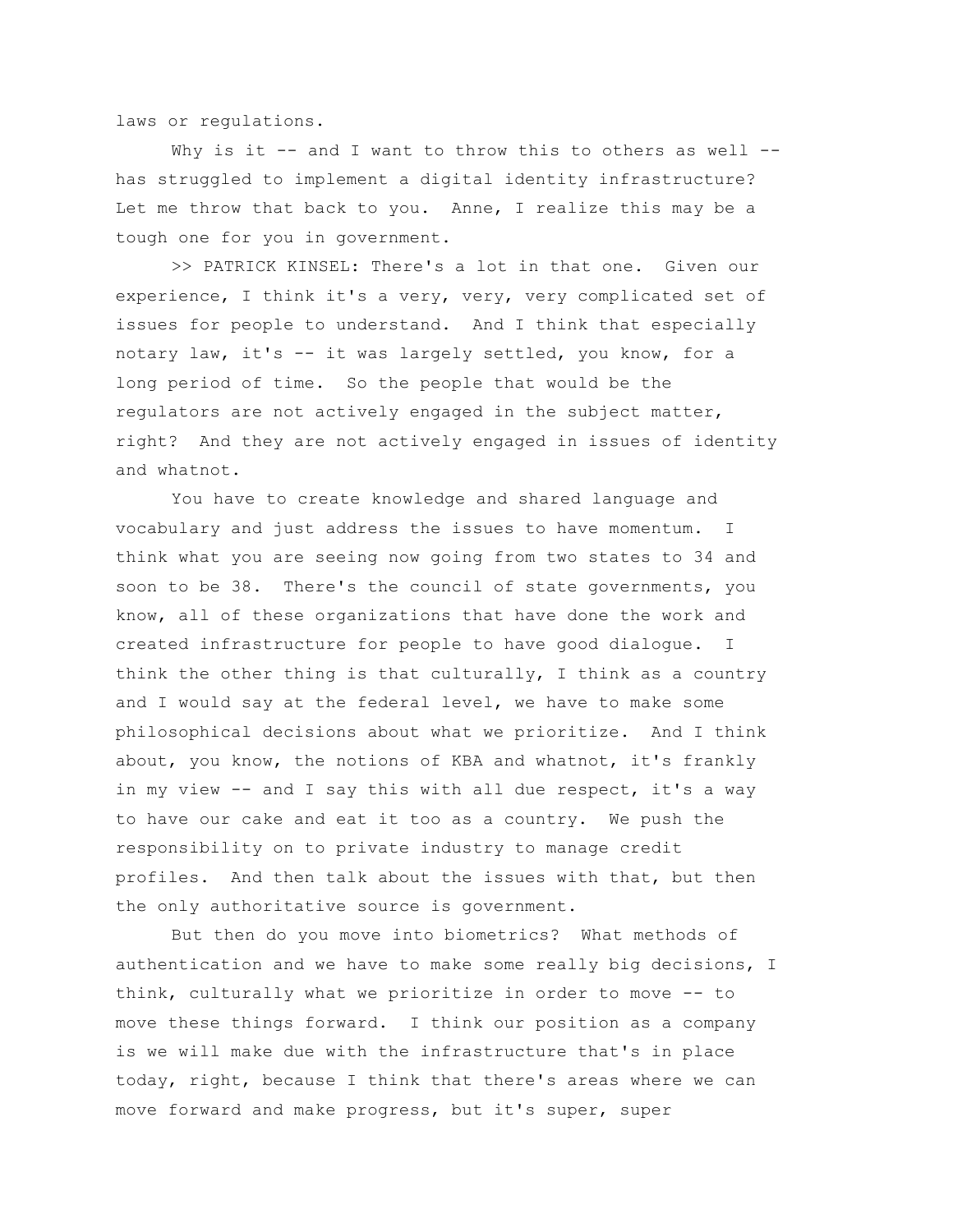complicated and right at the heart of privacy and the right to anonymity, and biometrics. These are cultural foundational issues in our country.

>> JEREMY GRANT: Thanks.

Pam, any perspectives on your side?

>> ANNE WALLWORK: Yeah, I think that there's also -- (no audio).

>> JEREMY GRANT: Anne, we are losing you again.

>> ANNE WALLWORK: Oh, sorry, I will take a moment afterwards to try to just phone in so we can use that. But - so when I disappear to go get my phone, please give me.

But can you hear me at all now?

>> JEREMY GRANT: Much better when you are closer.

>> ANNE WALLWORK: Okay so I think that the fact that we haven't really fully both in the private sector and in government recognized a kind of consensus level that digital identity infrastructure has become critical financial sector infrastructure for both efficiency, antifraud, combatting money laundering, terrorist financing and that also makes it national security infrastructure.

We have been looking at cybersecurity and funding it increasingly without fully looking at how digital identity, both the identity proofing and then linking that identity to trustworthy credentials is a part of the cybersecurity, but it's addressed very separately both in terms of financial institutions that separate AML customer identification from antifraud measures even though antifraud measures are using the most incredibly sophisticated, in some cases, forms of -- of digital tools from cybersecurity and -- and data privacy.

And I think we need both a whole of government and of public/private initiative to really recognize that if we're talking about losing \$100 billion a year to fraud, and granted that we don't really have good statistics on the total amount of identity-related fraud either on the government or in the private sector which itself is an issue that I personally think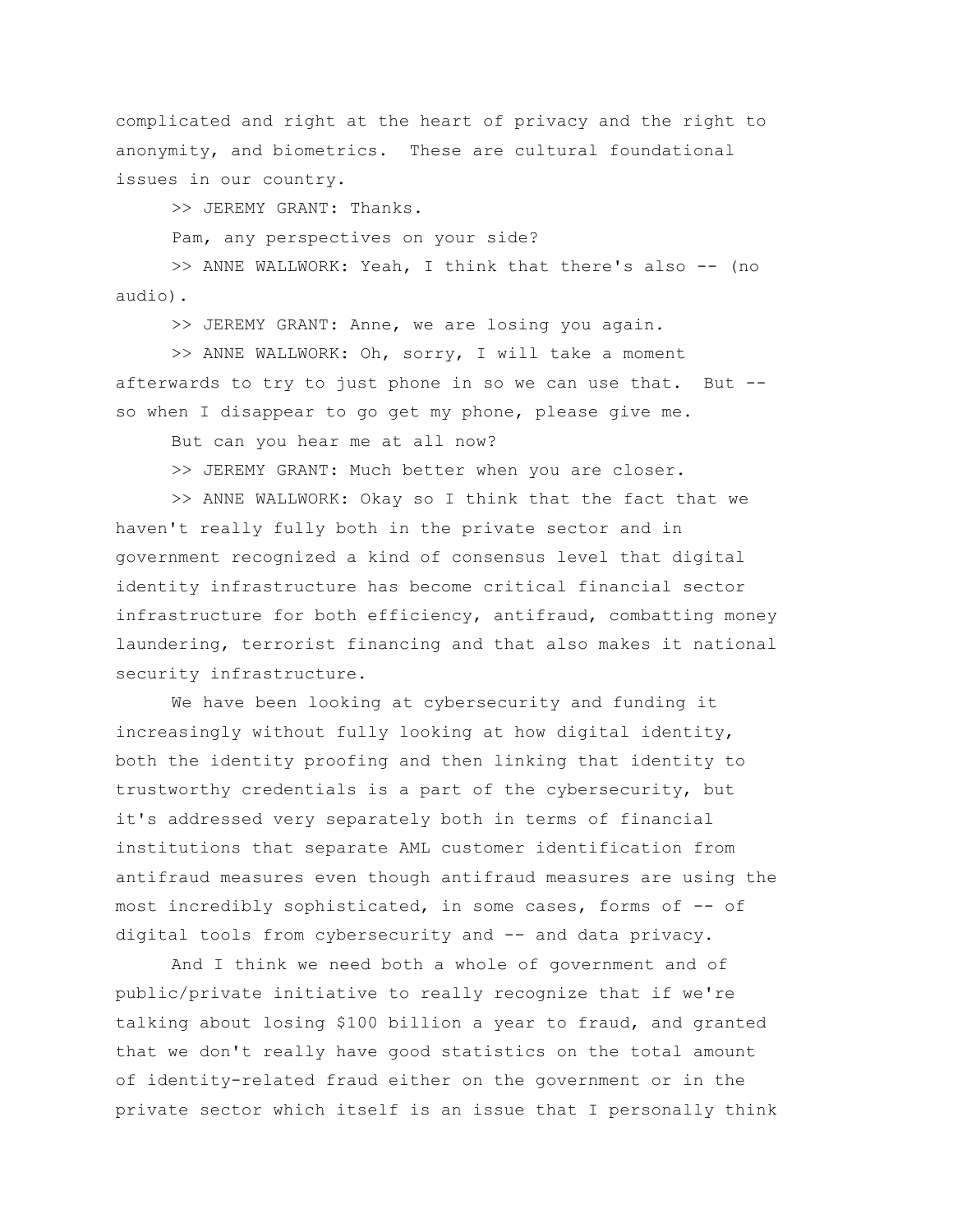needs to be addressed, we need to look at this as something that's urgent, just as we're looking at the incursions on our private -- our critical private sector infrastructure and our government systems, but to understand that digital identity is part of that infrastructure and we can't solve the issues that we are focusing on without looking at this issue more holistically. And I -- I'm going to stop now because I probably shouldn't comment on existing legislation, et cetera.  $So$   $--$ 

>> PAMELA DINGLE: Yeah, I will only add that this is also a people problem and a systems problem.

>> ANNE WALLWORK: I will be right back.

>> PAMELA DINGLE: Every single one of these things under some sense bubbles, that have existed for a long time, that have people in them, with habits and with -- who understand where the boundaries are. And what we're doing is we are pushing people beyond those boundaries, right?

So you have whole systems of people who understand how documents work. They -- you know, they understand their place in the system, right? And then we ask them to change those systems and it's really easy for people to rebuff that, for people to just constantly revert to what they know, right?

And so, you know, the beauty of a top down mandate is that you force people to go beyond their boundaries, but, you know, in the US, that isn't -- it is not how we work, right? We work essentially, I think on  $--$  almost on a viral adoption program, where you have to get enough viral momentum to push past a boundary that would otherwise just rappel people back into their comfort zones. That's where we are now, trying to push those boundaries.

>> JEREMY GRANT: In terms of what government can do. This will be a loaded question given the role I play in the Better Identity Coalition. What could government be doing more to address this challenge that you all see out there?

>> PATRICK KINSEL: Well, I don't want to always go first,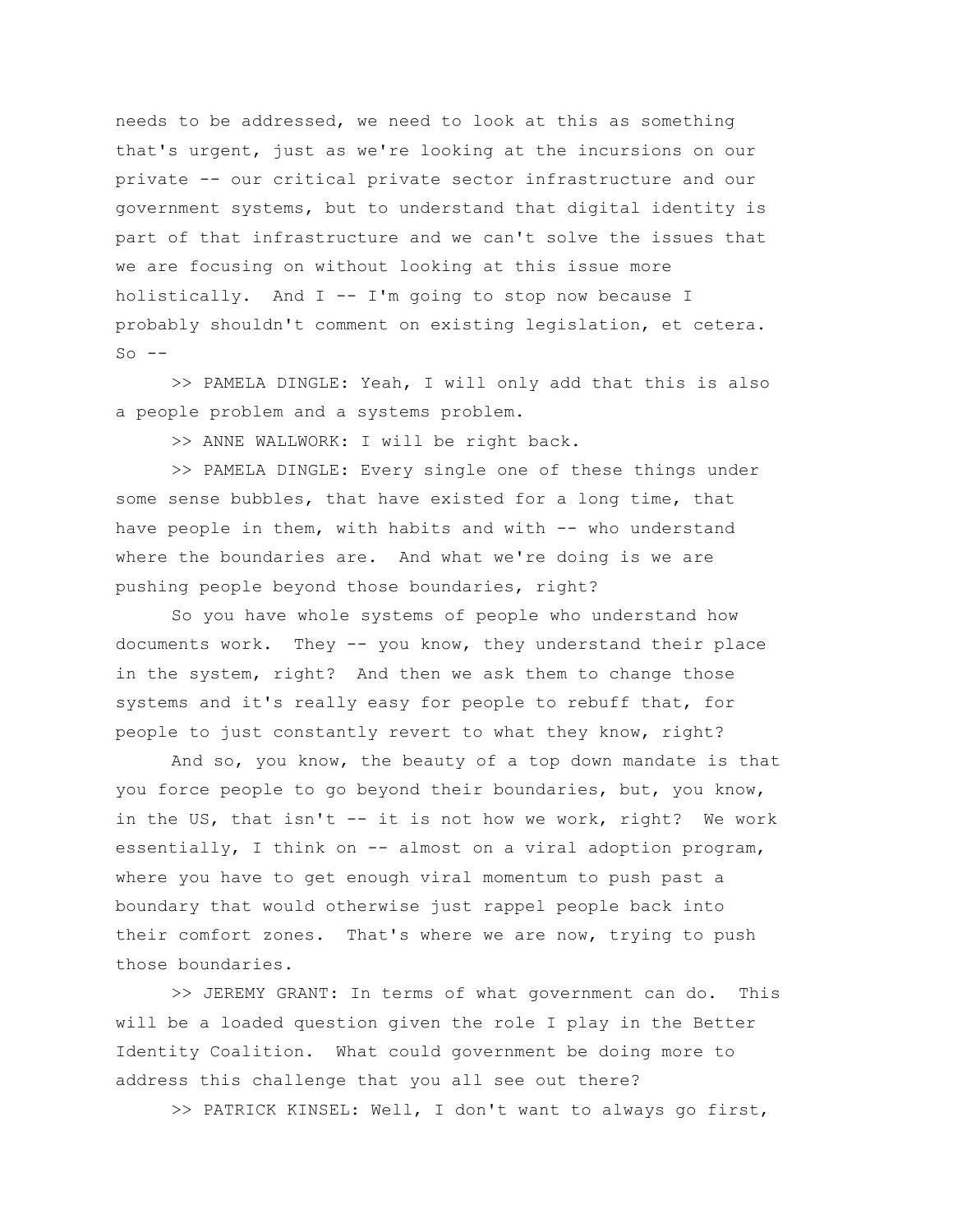but I will take the -- I will take the arrows.

You know, when we started the company timing-wise, it was 2015, and just to give one example, in 2012, the CFTB had compiled a study around electronic mortgage, they wanted to digitize and why haven't they? There were many issues but two critical issues that jumped out of me, and one was lack of access to digital notarization and lack of legal clarity. And the legal clarity challenge that I don't think people recognize, and I agree with the comment about viral adoption. Things have to get to a critical mass. You have to have industry adopting and you have to prove the efficacy. And you have to get to the second order problems when systems are in scale at a place and functioning, right?

And so, you know, in my mind, there's a lot of places in the country where there is either gray or opposed policy between, you know, agencies and I think that when you think about changing policy, we need to have an approach of what is the problem that we are trying to solve for and what are all the places that this actually touches, you know, in government, you know, wherever it may be at the state and federal level. I think what ends up happening, you have large industries that are choosing not to move forward because the issues are so complex.

I think about some of our conversations, around NIST, I will have the conversation with five different people, and I will get five different answers. The question is do you comply or do you not? So for me, it's just the work of engagement, of consensus, of getting clarity on these issues.

Even if it's too hard and too ambitious for us to solve the high order issue of proving identity on the Internet, we can make progress so the industries can move forward.

I think the other thing I would add is I often run into what I call frontier tech, right, in these areas. And there are companies who push the idea that if you jump up and down five times, I will know that you are Jeremy. And there are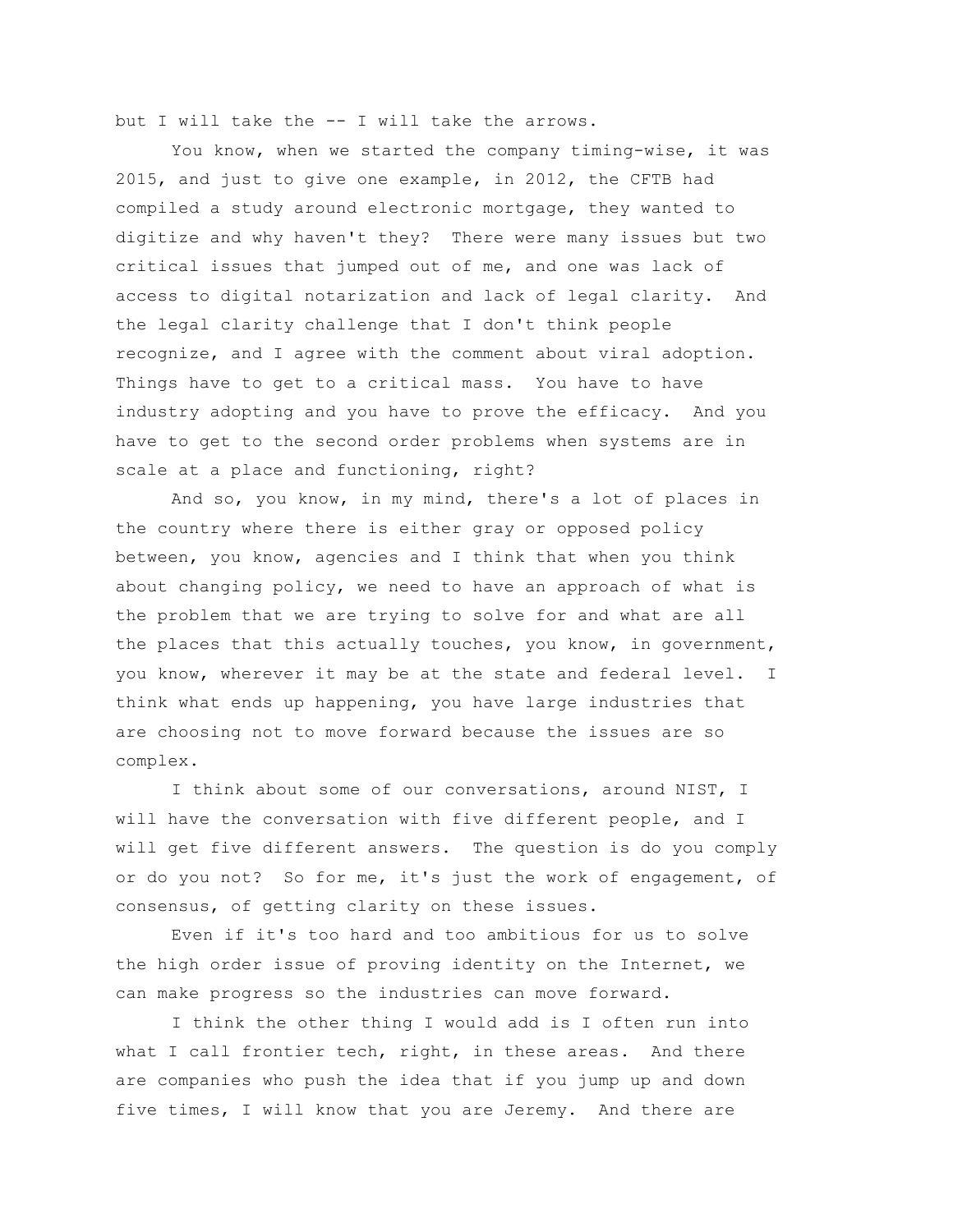people who grab on to that and it's a theoretical state, the notion that you can -- I'm not going to get into -- and cast aspersions, but I think the real challenge is the bridge, right?

And access and the industries that we have in this country that have federal regulations that they have to follow about not treating customers differently, right, and not everyone has the world's greatest iPhone.

And as a country, it's not just a top down mandate, we need a bridge strategy to bring everyone into this, you know, new era and ensure people have access to the critical services which are increasingly being digitized and that's a hard conversation to have as well.

>> JEREMY GRANT: Other perspectives on the government side, I'm happy to jump in.

>> ANNE WALLWORK: No, I will take the bait. So I think that more -- and, again, speaking personally, I think that more robust certification against technical standards and audit, so that both the government agencies at state, local, and federal level can understand what solutions meet their needs given the risks they face, and -- and efforts to work maybe through the kinds of public/private partnerships that the FDIC has just proposed for exactly that sort of voluntary certification in the digital identity space would be -- as well as in other innovation as it impacts various sectors would be really helpful.

I know that Jeremy has been doing identity work not only with the financial sector, but also  $-$ - sorry, also with healthcare, and I think both in terms of what the government can do there, looking at where there are similar needs for technology solutions, and -- and then trying to use government's economy of scale as customers and in that regard, I would say we haven't been asleep at the wheel.

The GSA has a cross government, cross agency digital identity strategy to develop the kind of institutional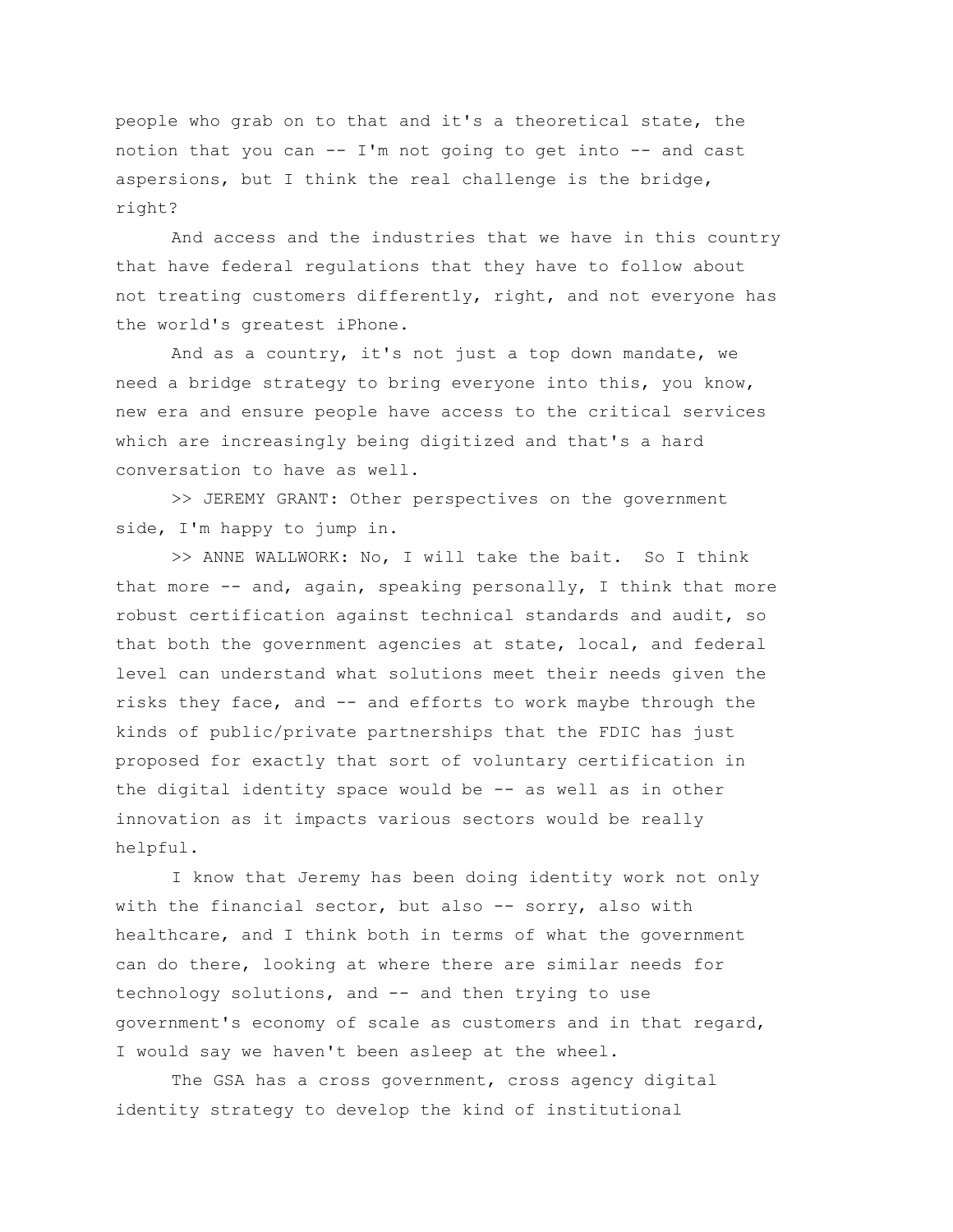structures for promoting a modular risk-based digital identity procurement use and feedback type of system that does have - in creating the structures for that, it's not only US government has advisory -- it will have advisory structures that pull in the private sector as well.

I think going ahead and implementing that at whatever level is necessary to actually get it done and to actually implement the updated ICANN strategy which calls for just that sort of leveraging of private sector or government solutions, but coordinating in a way that -- that is privacy preserving, consent-based, cyber secure, and having an ability, for instance, through gov ramp to have those products certified.

So I think that's one thing that both is happening but that may need higher level impetus.

>> PAMELA DINGLE: I will just add one quick think, which, you know, having been in this game for quite a while now, I have seen successful public/private collaborations and failed ones, but the one thing that I think has worked incredibly well, if I would choose a poster is the NIST 800-63 work that has been done. Specifically that work is living. Like, it's -- not a case where you have created, you know, ten Draconian rules and you are now going to stick to those rules for the next 20 years. You know, specification is really -- it personifies the industry best practices that are at the forefront and they are, you know -- and it is just such a leadership position for the US government specifically to have taken.

So my recommendation would be to look at how you can do more things in that 800-63 vain. For those of you who don't know what 800-63, is it's around how authentication methods can be governed to give you greater and greater levels of assurance.

>> JEREMY GRANT: We're two weeks from legislation being introduced, the bipartisan bill in the house, called the digital identity act. It will be heard in the topic, that I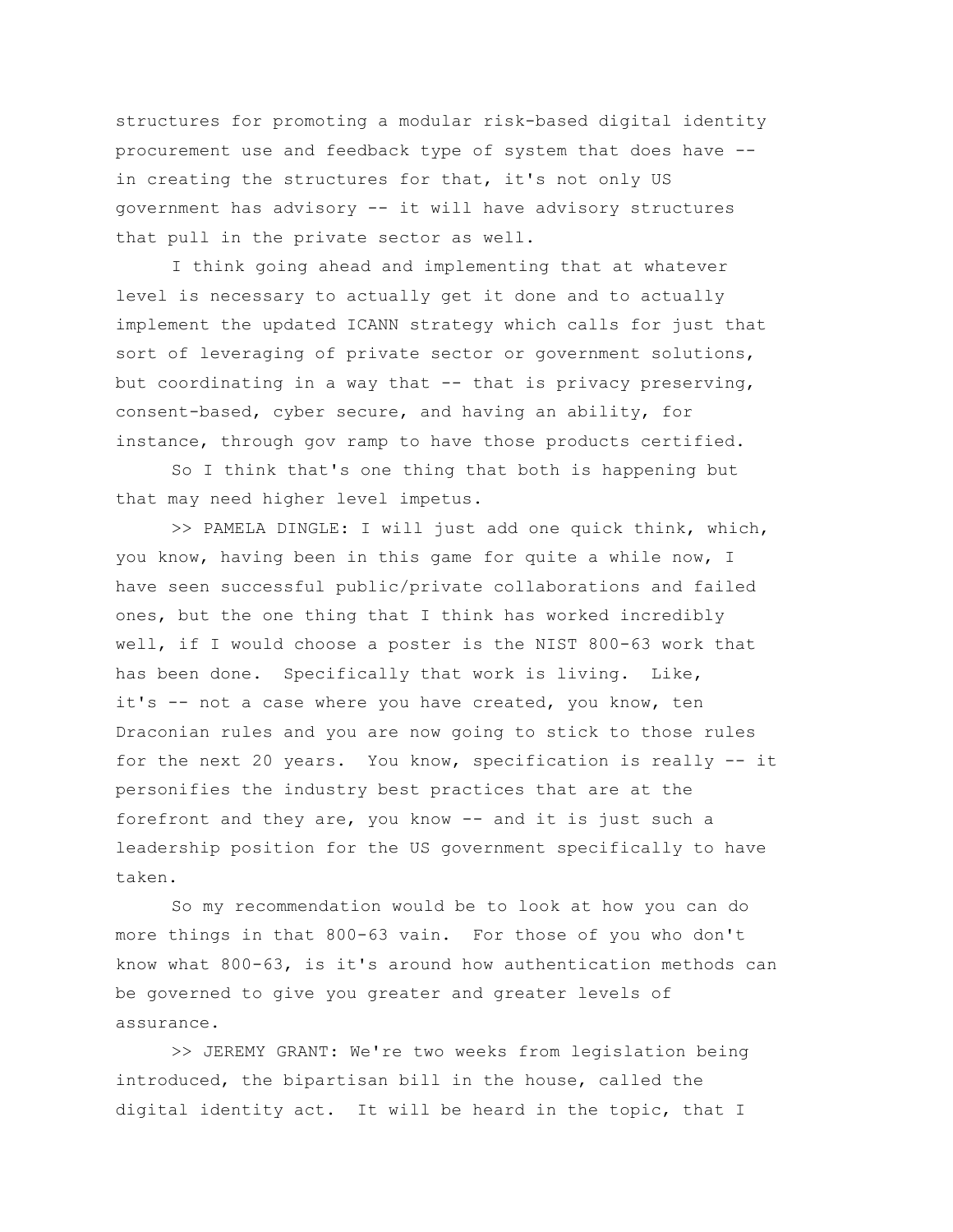will be testifying at, if you want to have another couple of hours of virtual discussions.

It approaches to how the Better Identity Coalitions have talked about it. They are tuck in the paper and the plastic world. How can we come up with a model where anybody could ask an agency who issued them something in paper and plastic to vouch for them online?

And, you know that is a model around the identify of government validation services, that at least sitting here in Washington, DC, is you know, I think we're getting more buy-in into that concept as a way to bridge some of the gap between physical and digital. That then to the point that Pam made  $or$ , to the point that Patrick has made or Anne provides stronger evidence directly from the truth bureau, the authoritative source that issued it which can potentially take some of the doubt out, you know, involved with of the other tools that are out there.

Although, the role of government here, of course, then, you know, starts to raise questions around, well, what role is too much? And I actually want to jump ahead a little bit to my question and actually reach into some of the Q&A that's opened right now in the Zoom. Because we have got a couple of questions around privacy. You know, one person says is there some way you can stratify my identity information to make sure the supermarket may not get to know my mobile phone number just because I'm presenting a credential.

Mike Nelson talked about, you know, I would like to have a privacy enhancing identity service so I can verify maybe two or three of my attributes but not all of them.

What is the art of the possible with that these days and where is that going?

>> PAMELA DINGLE: I can jump in if that works for everyone.

>> JEREMY GRANT: In fact, I think I was going to point you to you first, the standard works that you are doing is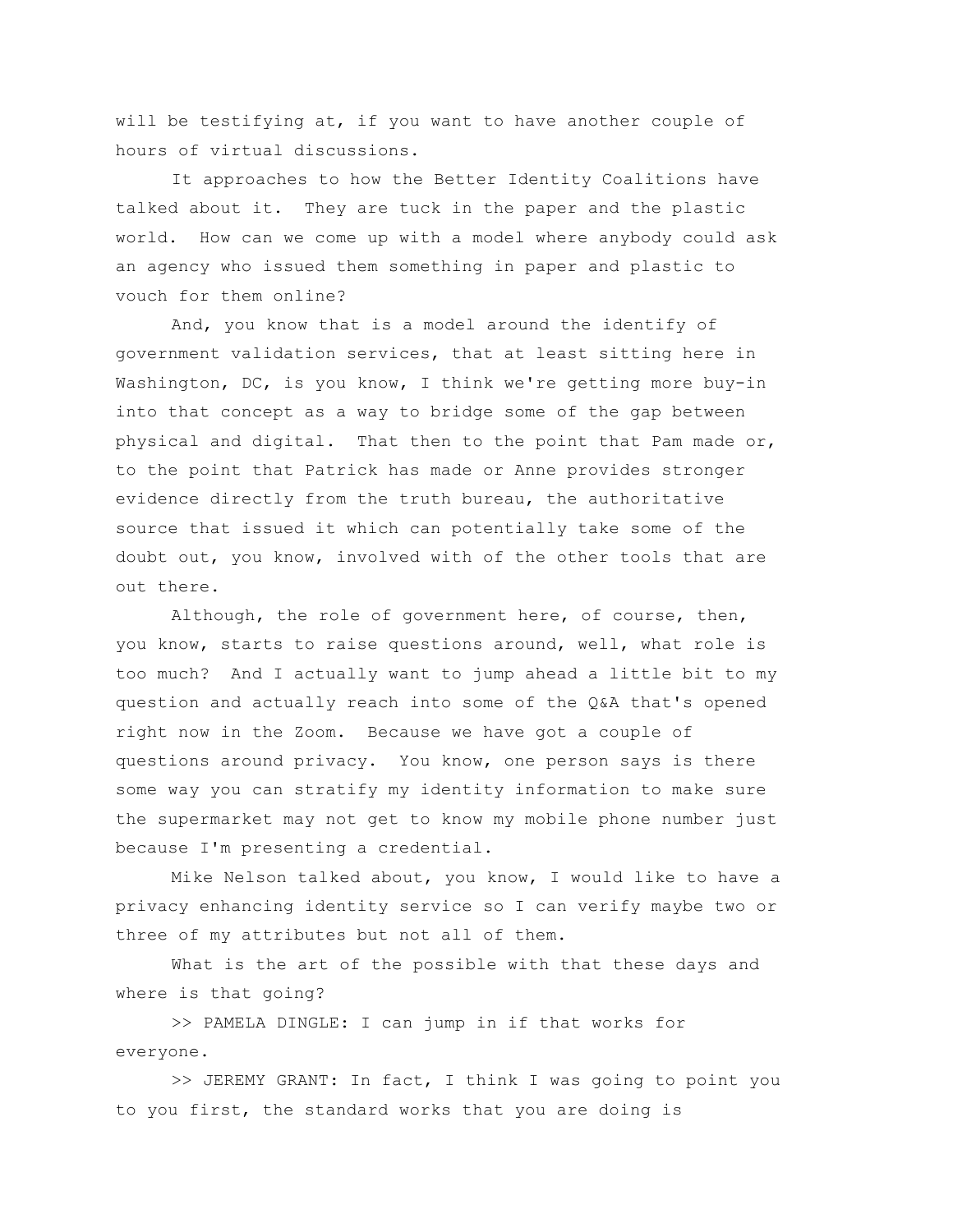relevant, Pam.

>> PAMELA DINGLE: There's some interesting work. In some ways it's really innovative and in some ways it's very much building on standing on the shoulder of giants when it comes to this.

You know, this -- the best, most awesome option here, if you will, at this point, you know is what we would call selective disclosure, right? So when you talk about, you know, ideally what you could do is have a credential, for example, from your driver's bureau that contains your, you know, for example, your age of content and you should be able to prove to the supermarket that you are over the age of consent to buy a cigarette out disclosing all of the other pieces of information in your driver's license. That's the holy grail.

The digital equivalent, the way we do that is with cryptography, and the goal is to be able to cryptographically limit what gets disclosed. Now, there's obviously user experience challenges to that. Explaining, you know, having folks understand what they are disclosing and when they are not and then there are -- you know there is a zero knowledge proof. There are other ways to do selective disclosure. You can, for example, go back and get a new credential, right, get a credential that contains only the information necessary for this realtime transaction. Right? That's a perfectly valid way to do this too and that is a more historical way to have this happen. A lot of attribute exchange services work in this way as well.

But the promise of a zero knowledge proof is this idea that it can be ad hoc, right? That the supermarket does not have to have a relationship with your identity authority in order no be able to consume that super simple proof. And so that -- you know that would be my -- you know, the shining light that is on the horizon right now would be zero knowledge proofs.

>> JEREMY GRANT: From the perspective from the private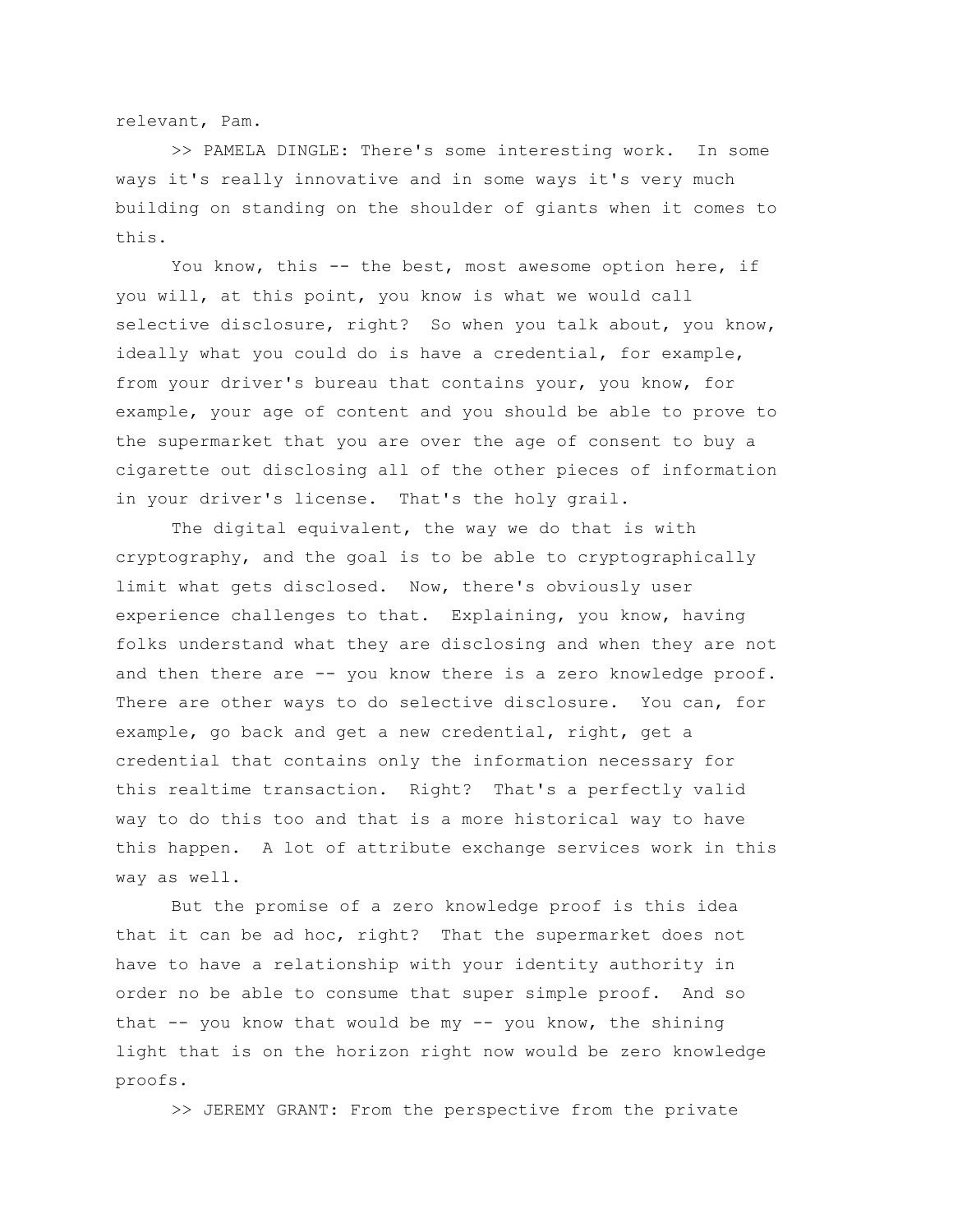front?

>> PATRICK KINSEL: Interestingly, I worked at Microsoft for a number of years. In 2008, pre-Microsoft, I was the author of called the Internet users bill of rights and it was about exactly these issues. And then when I was at Microsoft, I worked with Facebook on what they called granular data provisions the idea that exactly like this, in their central repository, people could only access -- I believe that's absolutely where the Internet needs to get to and if it doesn't get there, at some point, I have a feeling that Pam will be very, very disappointed. I will as well.

It's absolutely in the future state. I think the challenge is how do we get there? And who are the organizations that have to adopt it to make that real? And I think that's where -- I don't know anywhere near as much as Pam but if there's not real engagement from the large institutions of the government, that won't happen. And if it doesn't flow through from the policies and all of this other stuff, there's no purpose to it.

I would say more broadly with the consumer privacy, I really, really hope that we make progress on that issue because I think it's important first and foremost and secondly, I think it's a hindrance to a lot of other regulatory innovation. I will tell you for us at the state level, the number one issue with advancing ours is that it becomes mired in a larger consumer privacy discussion and debate, but it's the same as the healthcare bill, and the same as the digital identity bill. It's the same conversation being inserted into what are our use case our industry specific issues. In California we comply - you can comply when you know what they are. And I hope there's broader progress on privacy issues so issues can be delated in isolation.

I'm optimistic. There's a lot of debate and discussion that's happening but it touches everything.

>> JEREMY GRANT: And let me shift a bit in that, you know,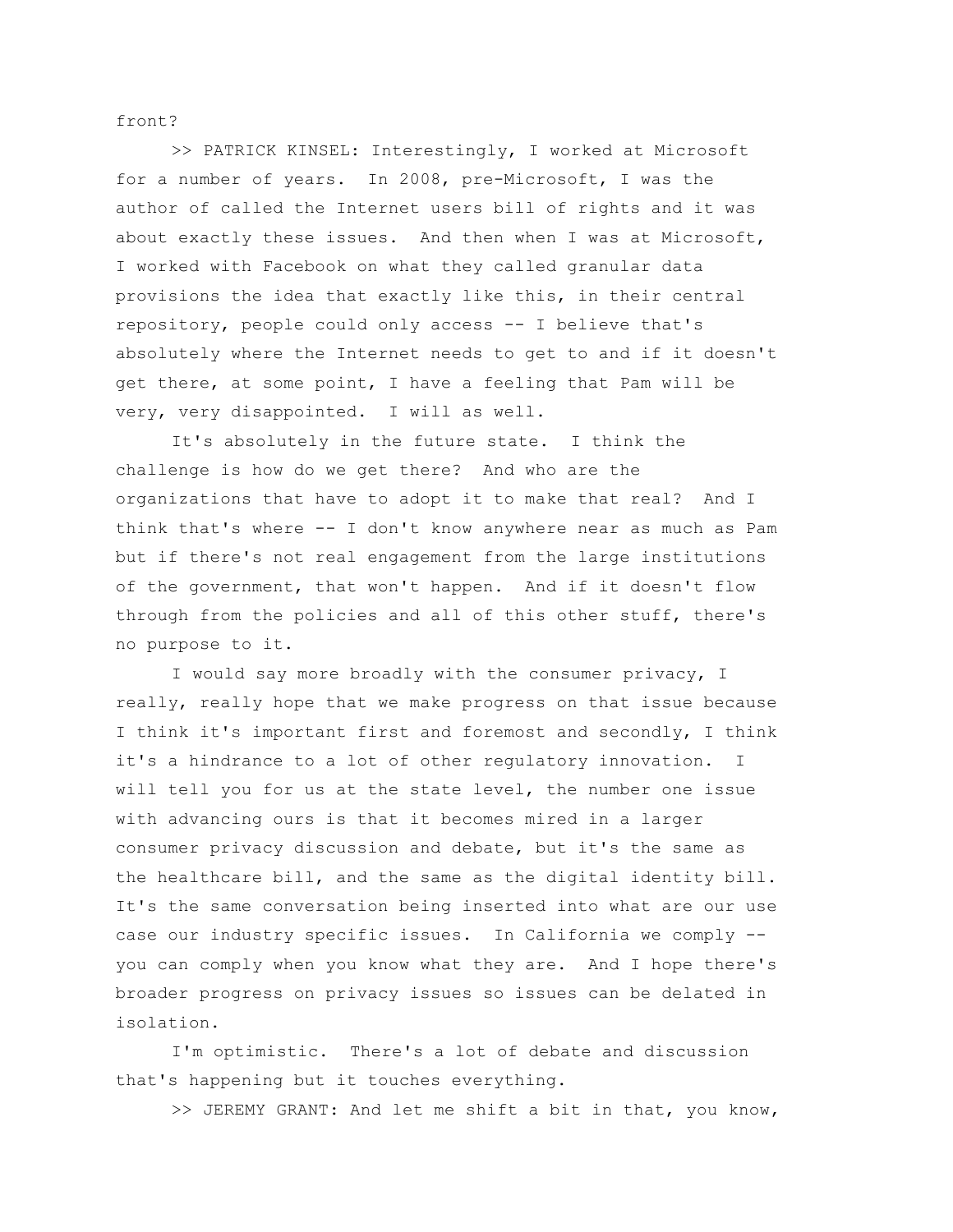while there's plenty of other countries struggling with these issues, there are some that have blazed ahead. You know, it's -- whether you look at very different approaches between India, Estonia, Europe, Singapore, what do each of you think we can learn from other countries here in the US, and also what - what do we want to replicate? What might a distinctly American approach to digital be like that's different from what we have today.

>> PATRICK KINSEL: I --

>> ANNE WALLWORK: I was just going to say that, I think unless I'm mistaken, and maybe things will change or have changed, and the pulse needs to be read again, but we do not have a central national digital or other identity system that's comprehensive in this country, and I don't think that we want one. But that -- that said, it gives us an advantage of having a very open marketplace in digital identity solutions where you may have government departments and agencies providing identity solutions, but also a really robust role for the private sector.

And I think that's a very good thing, in terms of security, cybersecurity, not having a central honeypot, protecting us against abuse, and the potential for abuse for inappropriate access that -- that could occur in some countries with national ID systems that could be used for surveillance or bias against vulnerable groups.

And I also think that our system will be technology neutral, that -- that zero knowledge proofs are really exciting and we need to work really aggressively together to resolve the -- I think to me personally, the tension between transparency and the illicit finance protections versus privacy and what we are seeing in terms of data localization in some countries, et cetera, that can be resolved. I don't think it's pie in the sky. It can be resolved by innovative technology and I think we can get there as soon as possible, and have the privacy authorities and -- and frankly advocates whether they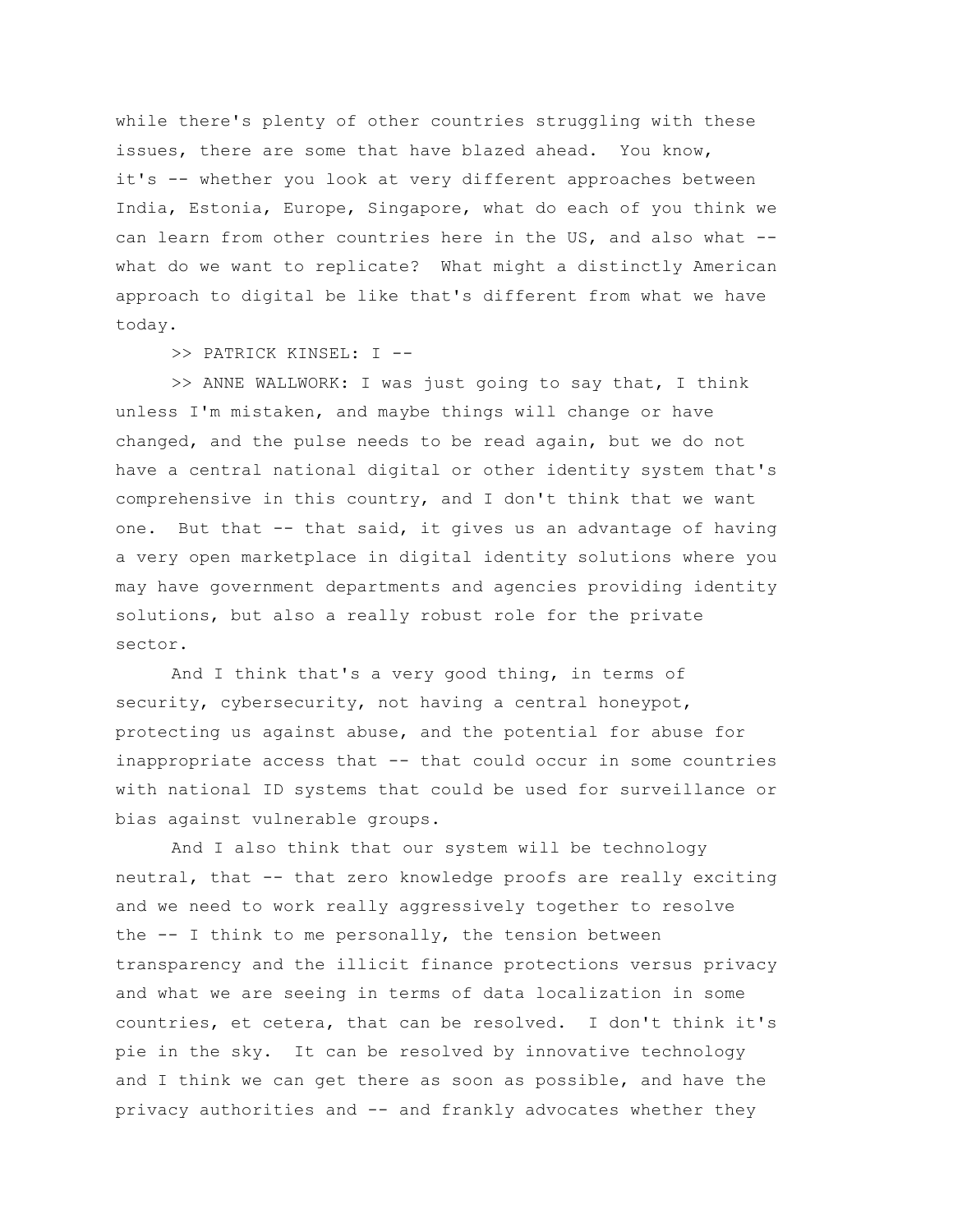are in the private sector or -- or government authorities and the financial sector integrity and efficiency officials and - and interest groups really work together on that. And I would like to just note that the financial action task force is doing exactly that by reaching out to governmental privacy authorities and advocacy groups and bringing them into the digital identity work stream at the FATF, where the fundamental mission is, financial sector integrity.

>> JEREMY GRANT: Other perspectives on things from across the globe? Pam, I know you are engaged quite a bit globally in the standards space?

>> PAMELA DINGLE: Yeah, there are some great examples. There are good features and bad features of what lots of these places have gone through. I mean, I think the United States does not have the luxury of considering a monolithic approach. I don't think it's even possible.

And I'm -- I'm actually happy with that. I think that the best option here is to define domains of control that are, you know, legally and technologically separable but that have known standardized relationships between them. So you know, an example of this would be on the biometrics front, I saw some comments on the biometrics, right? There are reasons sometimes to do centralized biometrics and there's valid reasons, especially in government, for deduplication reasons for benefits.

The one thing I would suggest we not do is  $-$ - you know, I suggest we constrain that use to where it's appropriate, and look at where biometrics can be used in other use cases in a much different format. So, for example, in authentication, you know, the best practice in authentication is that your biometrics should not leave your device, right? Those biometrics should be locally stored and, that is a pattern that is important and no one pattern is correct. We just have to get the right patterns applied to the right part of our segmented world.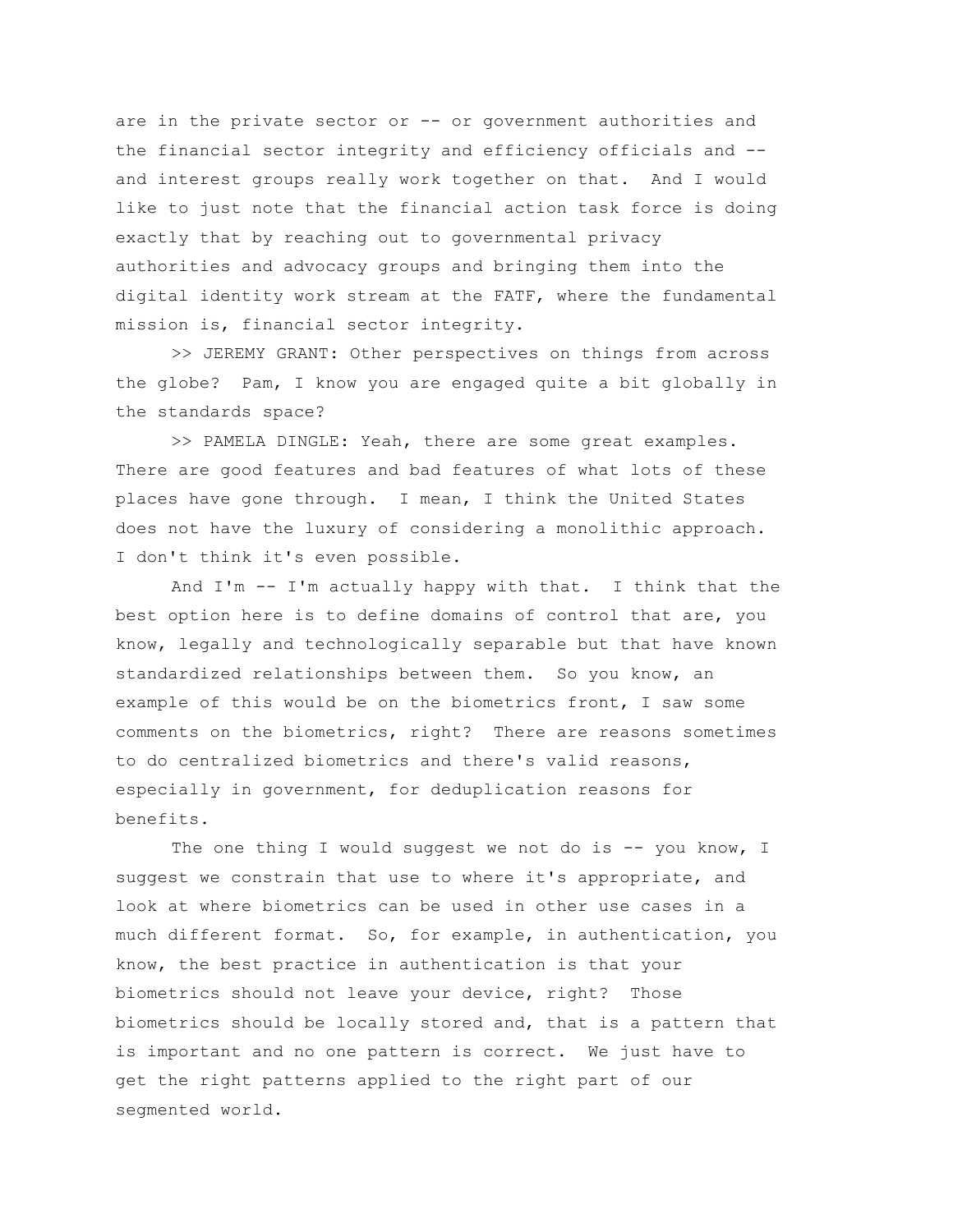>> JEREMY GRANT: Thanks. And I will add the Estonian side, I mean I feel like this comes up time and time again in that the Estonians really have created -- if there's a platonic idea of what you could do with a national ID card that's sitting in a cave somewhere, it's certainly what the Estonians have done. I think as you point out, that's not a model that will work in the US. I often have noted Estonia is impressive. It's also a country with a population that's smaller than Fairfax County, that's just outside of the district.

I think a lot of times what is lost, a lot of what has motivated the very impressive investment in digital ID in Estonia, they were not a country for years while they were absorbed by the Soviets and so much of what they have invested in is also driven by this fear of this existential threat that remains immediately to their east in Russia and one day they might invade and they want to be able to reason a government in exile that you can only do digitally.

That's a fascinating set of motivators that are really different than what we deal with here in the US and, you know, I think as you start to pick those part, it makes clear some other types of solutions might be needed.

I wanted to pivot a little bit to the issue of inclusion and identity, which I think is rightfully getting much more attention in that it turns out it's not so hard to get an ID in the US in many cases. Where are their challenges? Where do some of our systems fall short? And what's the impact on those who might be excluded?

>> PATRICK KINSEL: I think a lot about this, and I think that there's a lot of issues. A think that -- we'll start with mortgage. Mortgage documents are generated in English. You have to take a picture of the front and back of a credential that has to pass a software-based forensic analysis. Not everyone has a camera sufficient to do those things.

People who speak foreign languages are subject of notorious fraud which is that people galvanizing as immigration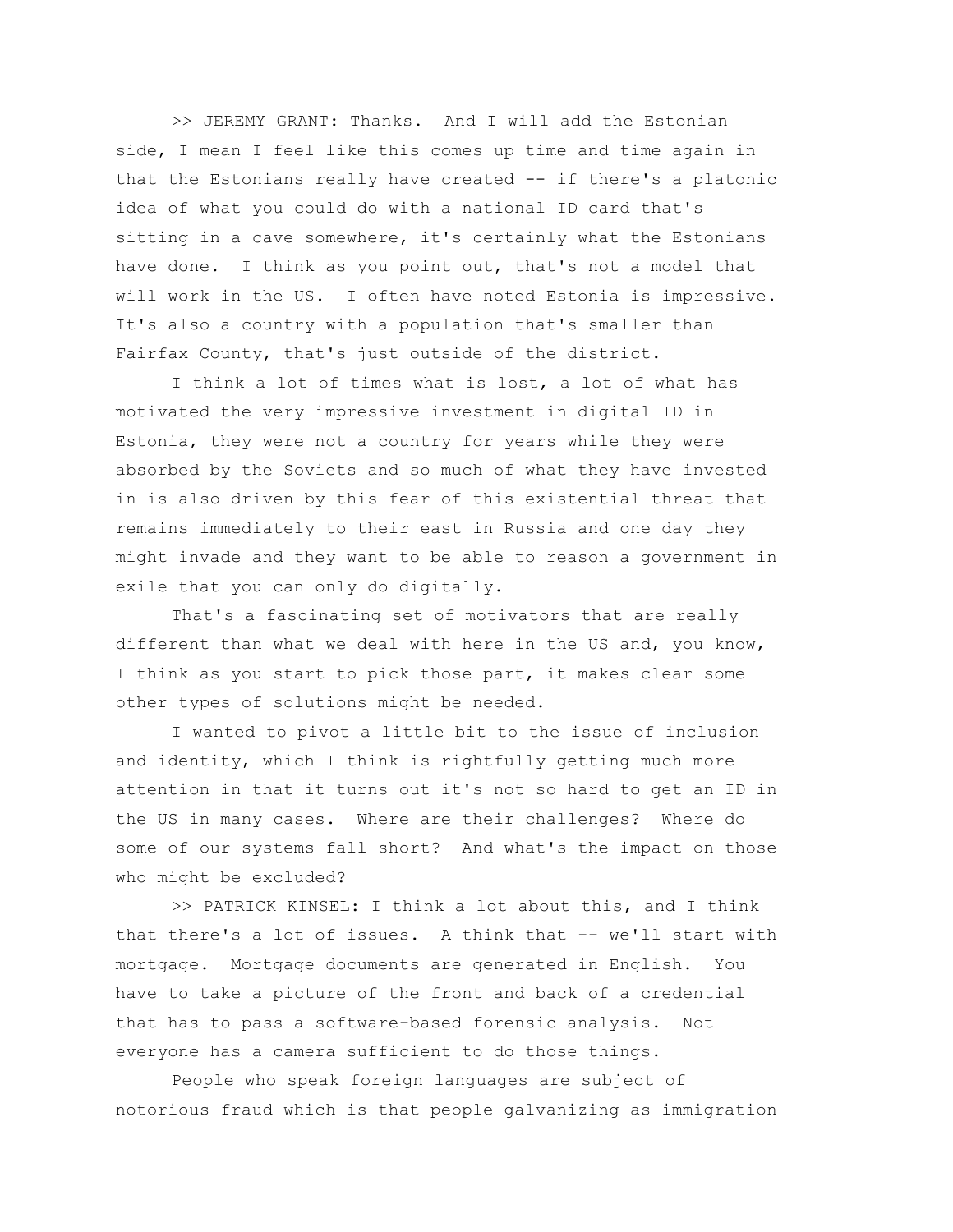attorneys and they are not. And so we force people through processes that they may not have the capacity, you know, if you think about a video session, you know, physical impairments, the equipment. You know, I can go on and on and on, right?

And yet, you know, the future that we are all creating here, you know, people are getting better service. They might be getting discounted pricing, right and those issues and that is not -- that's not cool. And so these are very, very real issues that we have to solve for. And I think, you know that's why your comment, Anne, about risk-based approach, and alternative means for validation, that's the world that we live in, right? A.

And so I don't know what the solution is there, but we're very diligently working on these issues.

>> ANNE WALLWORK: Well, I think you point to a couple of factors, one is that it's important that digital transition not result in further exclusion from either civil society or from financial healthcare or education. And we have seen that during the pandemic.

So I think that we need to have -- and I think the administration certainly does have and is trying to implement an expansive view of what critical infrastructure is for a digital world that includes access devices, and -- and programs to expand the Internet broadband, but they need to be really looked at very hard and funded appropriately.

I think another challenge is, you know, we talk about the digitalization of the financial sector, and move to eGovernment. But in this country, our foundational government issued identity starts with a birth certificate, and that is either -- that is, I believe, local registry, and other - other sources of information are state level. Even the driver's licenses, the information that they get, it's, at this point as Jeremy notes, is documentary. You do have to come in in person. I think that may continue to be appropriate in terms of the higher levels of security that we need for under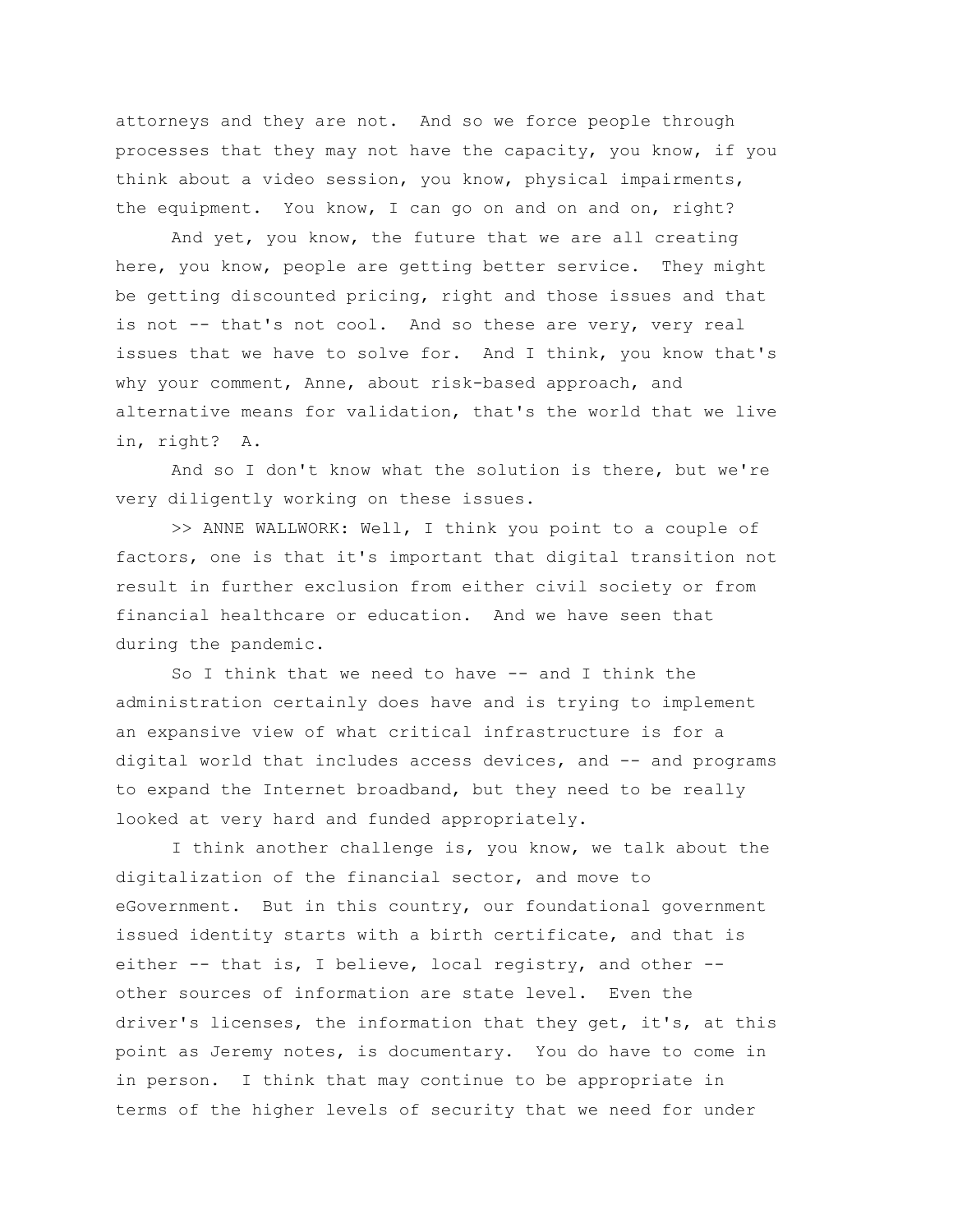the real ID act and for certain kinds of regulated financial activities or accessing healthcare information, et cetera.

But, we don't pay much attention to digitalize and support the digitalization in a trustworthy way of those basic databases for verifying identity, and we really haven't to date, funded the transition in the states to mobile driver's licenses which I really do believe can be a game changer.

And we are seeing incremental moves, both by some states moving ahead to do that transition, and also by -- under the Dodd-Frank amendments, the requirement of the Social Security Administration open up an app for pinging against to -- in a privacy preserving, yes/no way to verify that a -- a person with a given name, address, and Social Security -- no, I quess it's name, date of birth and Social Security number exists but there's no credentialing that ties that data to an individual, that that individual or private sector identity solutions, et cetera, can leverage.

So I think we need to really value our federal system, but we need to look at how we need to help the components of it state, local, as well as federal departments and agencies move forward in a way with digitalization that is secure, and privacy preserving and safe as, again, a matter of national security infrastructure.

 $SO = -$ 

>> JEREMY GRANT: Other perspectives on the inclusion side?

>> PAMELA DINGLE: There's so many angles to this. So, so many angles being right? There's the questions about our aging population, and how we can help our aging population. There's questions about, you know, access to technology at all, even having access to technology, like Anne talked about.

I think to look on the bright side of this and to look at the opportunities that we, have while still respecting that we can't leave people behind, I think is -- you know, we do have some really interesting opportunities, for example, you know, I mean the idea of user experience reform in a forms-based world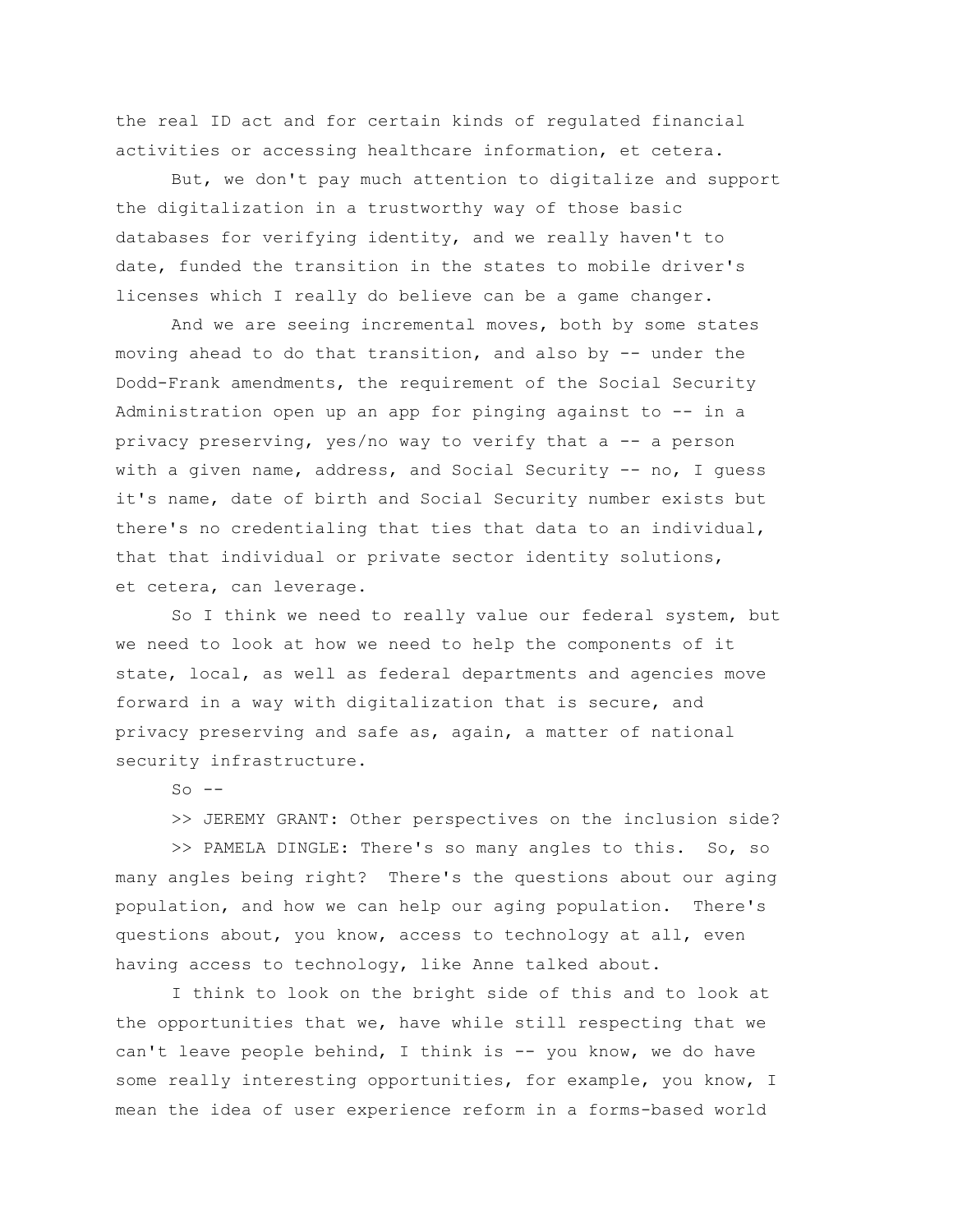is a pretty tough thing to talk about, right?

But if we can find a digital paradigm that will work for folks, we really do have the opportunity to iterate, right, to really study the user experience to be able to create trends, you know, of who is falling off? Like, you know, it's very difficult to know who doesn't finish a form, I think. I mean, not that I'm an expert here.

But, you know, it's much easier to know watt dropoff rates are digitally. So, I do hope that whatever we create, we then can apply all of this science and user experience, digital user experience to try to help those folks to have a greater experience online.

>> ANNE WALLWORK: Yeah, and I would also kind of add that programs whether they are private sector or government to identify identity gaps that are particularly pertinent to disadvantaged or vulnerable groups, and then help them get the access to the identity evidence that they currently need is very important for inclusion.

But so is a risk-based approach. And I would like to kind of -- kind of promote a reading of the FATF's digital identity guidelines -- guidance, rather, because I think it really lays it out for the lay reader how you can look at using digital identity solutions in the financial sector, for example, and - and calibrate the level of, say, identity proofing or authentication both to the risk but also to the way -- to other ways of mitigating those risks.

So, for instance, the FATF recognizes that in low-risk situations, you may have simplified customer due diligence, and low risk situations can be created not just based on a customer profile, but also on limiting the functionality of a given financial product.

So if they have transaction number limits per, you know, in a given period or volume limits or value limits, you -- you may be able to have more flexible ways of identifying and using the attributes.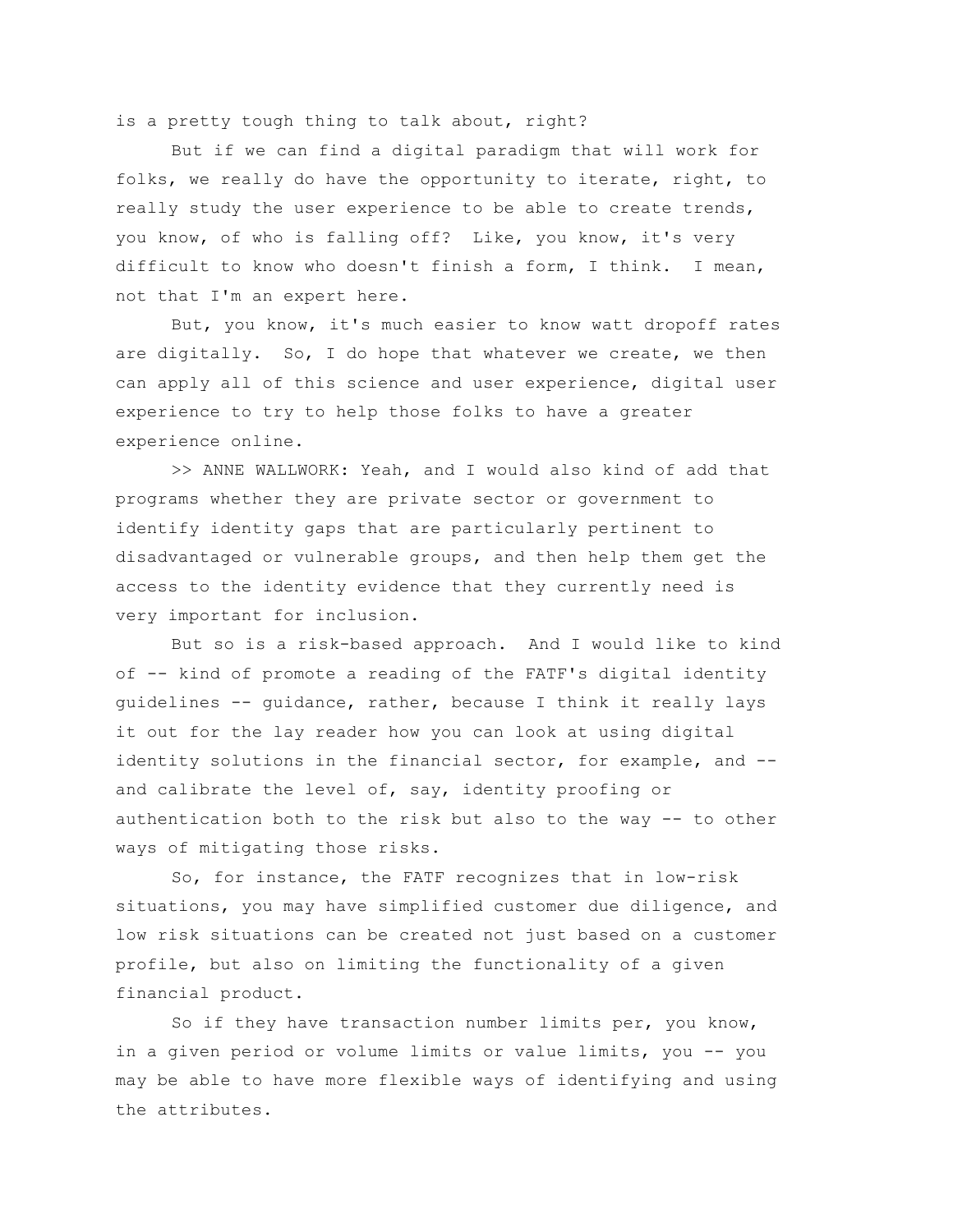And I think that that guide -- the guidance also points out that, you know, there are different ways that governments in establishing what the processes and attributes for official identity are, can approach that. And if one is a very rules oriented, you must have this, this, this and you must, in terms of attributes you many have, that, that, that, in terms of evidence, that's challenging in a digital framework, in terms of leveraging evolving technologies.

And if you have regulatory frameworks that are risk-based and that are outcomes or principles based, for instance, the BSA says that a financial institution should have a reasonable belief that it knows who each of its customers is. That is an example of -- of a kind of outcomes and principled-based approach.

So, you know, I think -- I think that understanding and then leveraging the flexibility that could be there to promote financial inclusion is really important. It's an issue that we see a lot in our engagement with the development community, that still tends to see transparency and integrity controls, AML requirements, in opposition to financial inclusion; whereas, we certainly see them as mutually reinforcing. We are very interested, and the reason why I have financial innovation as part of my portfolio and look at it from an inclusion perspective, is because the more people we can bring into the regulated financial sector, the more those financial transactions are subject to not only AML/CFT projections but also consumer protections, and privacy protections.

So, I think that I would encourage everyone to think hard about what flexibility and ways of looking at different technologies in the regulatory contexts is.

And in that regard, I think it would be really very helpful if both the private sector and NIST could work on dynamic authentication, standards in the context of identity. You know, we see that in a very robust level being used for antifraud measures, where it's the financial institution's ox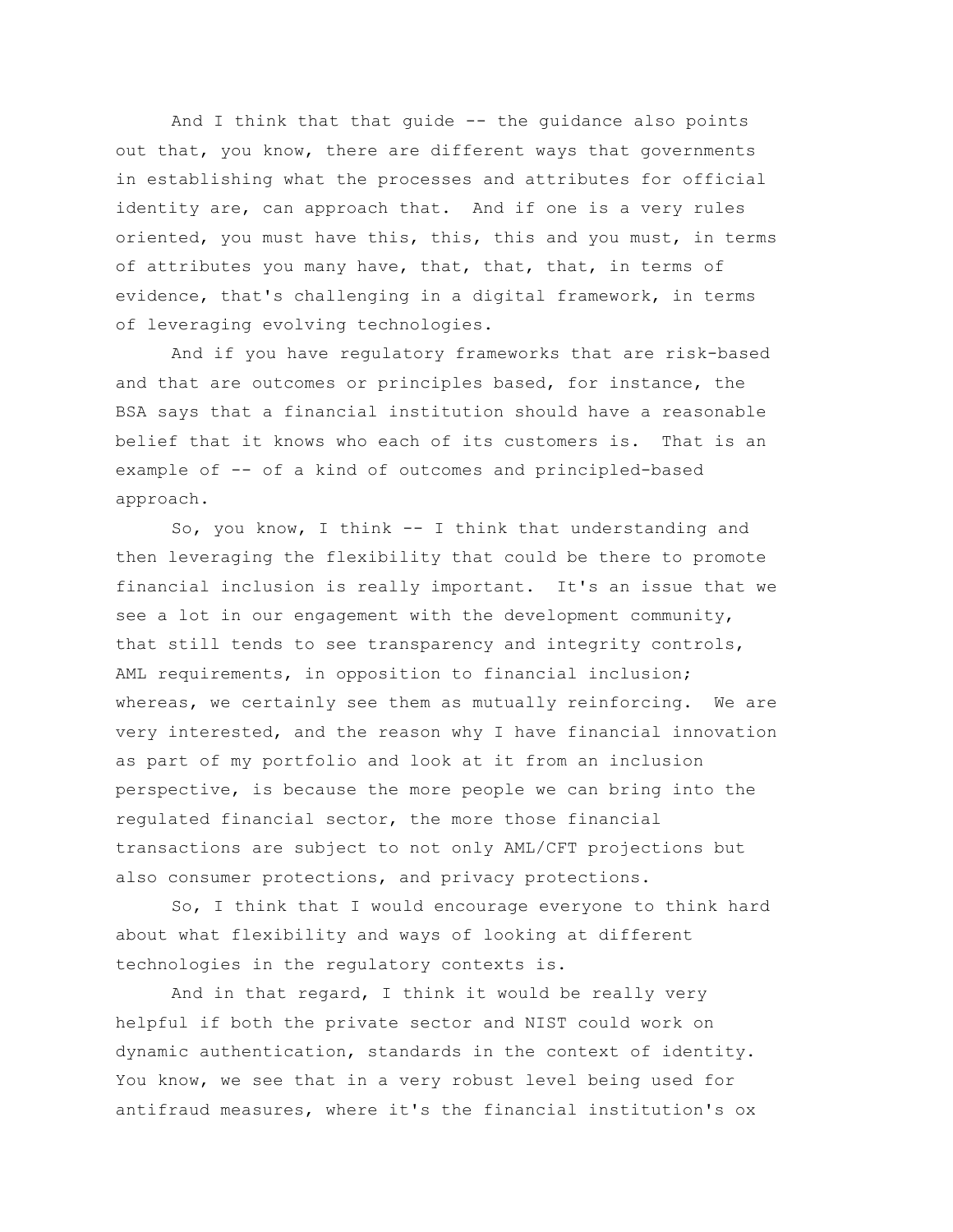that gets gored, that's not being used for identity proofing at this point. I think we need to understand, you know, what level of trustworthiness and technologies deliver given levels of assurance with respect to dynamic authentication and then see how we can use that on the front end for onboarding customers in a way that addresses risk that is more inclusive.

Again, speaking personally.

>> JEREMY GRANT: And I will say on the inclusion side too, I think an issue that gets overlooked a lot is if you are poor, how hard it is to get an ID. If you have been recently evicted and, you know, your Social Security card and birth certificate were left in a soggy heap of a cardboard box on the side of the road, if you are fleeing a domestic abuse situation or you just got out of prison, you know, in fact -- Anne, you participated with Pastor Ben Roberts from Foundry Methodist Church, that is the ID ministry that focuses on charitable donations and volunteers helping people work through this process, because it's something that certainly in DC and most states as well, they don't have those services.

As we talk about going from physical to digital ID, perhaps based off of those foundational identity documents. We only have a couple minutes left. We have one more question that I wanted to ask. So for closing thoughts and, you know, maybe pivot into where we go next. There was a common thread here that says the US government will never have a single identity solution. So what are some of the reasons driving this conclusion? And then I would add to that as a closing question, what do we end up with instead?

So 30 seconds each person.

Pat, I will start with you.

>> PATRICK KINSEL: I mean, how do the roll out of enhanced driver's licenses go? We pushed that back how many years? How is the vaccine rollout going, you know, across the country in different states? I'm a fundamental believer in states rights. Notarizations are governed by the secretary of state. Everyone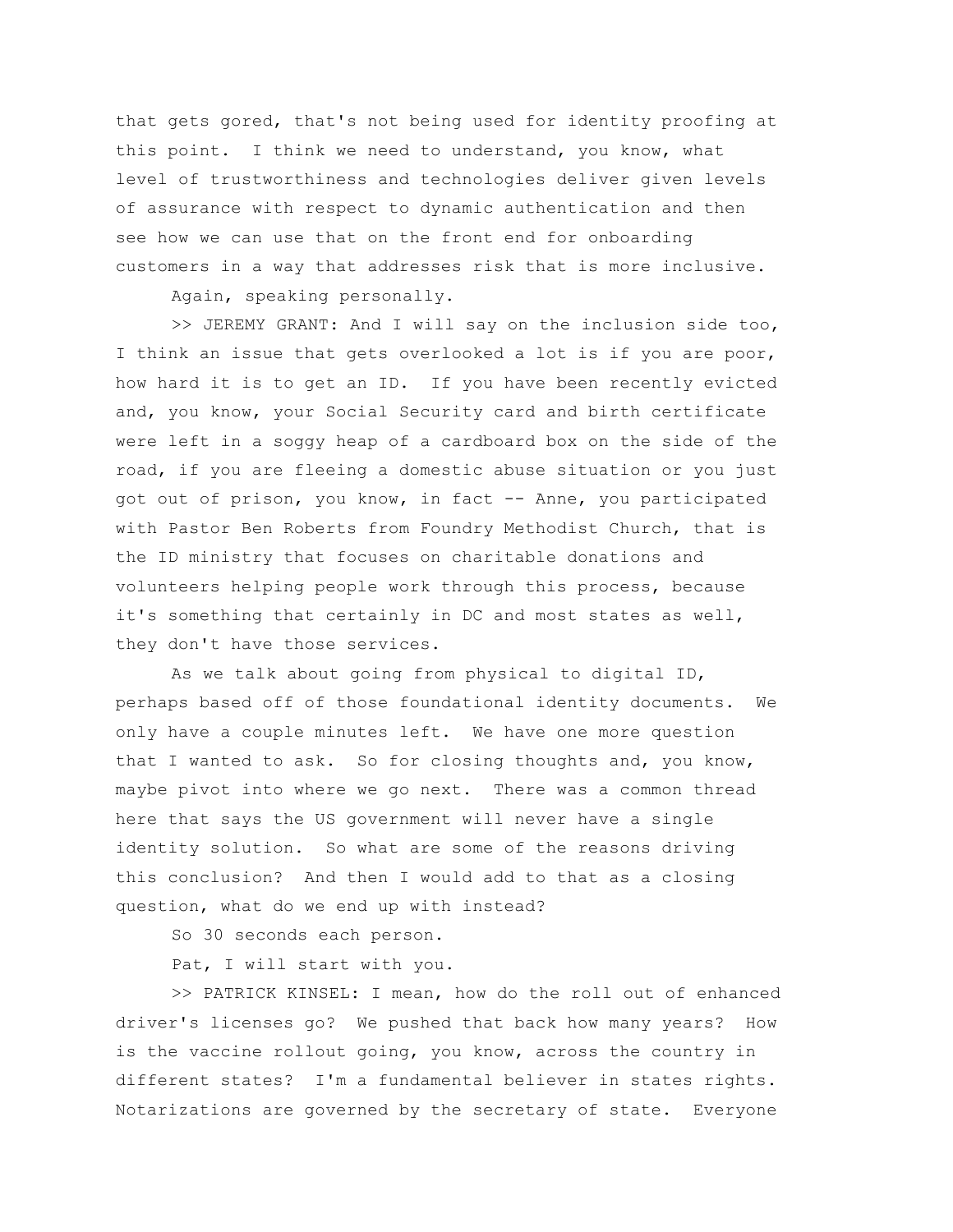has the right to impose their own policies on process. So the way that the organization market works is a good precursor. Every state has their own policy. There's reciprocity between states, and then what we're seeking now through a federal bill called the Secure Act is a minimal federal standard.

If you have a system, I think the other missing component is the audit component to ensure you meet the minimum standards. You can have multiple different players and they meet a minimum statement and they have reciprocity and interoperability and standards between systems and I think the other thing in my mind that's crucial is that the biometric or whatever it is, you know, the credential is stored on consumer's device and they have possession of it.

By the way, that's exactly how the iPhone works, it's not a cloud-based service. There are patterns out here to follow. Going back to answer -- you gave me 30 seconds. International. We need reciprocity between nations. The systems and rules we put in place. There are not credit systems in other countries how do you ask identity challenge questions? So this is a much larger issue. And there's model called NAP plus C it's out of the Hague. I can go on and on.

I think this is not a design challenge. This is an implementation and a buy-in challenge.

>> JEREMY GRANT: Next, Pam. 30 seconds.

>> PAMELA DINGLE: So I would say permeable boundaries. We absolutely have to have permeable boundaries. You need to identify people within domains and areas and you need ways to relate those areas together but you need rules to protect privacy between those areas.

#### Right?

So otherwise we end up in a world and we may inbound this world right now, where the people who were best qualified to correlate us are the ad tech people and, you know, we need to decide who should correlate and why, and then help everyone be successful in defining those rules and enforcing them.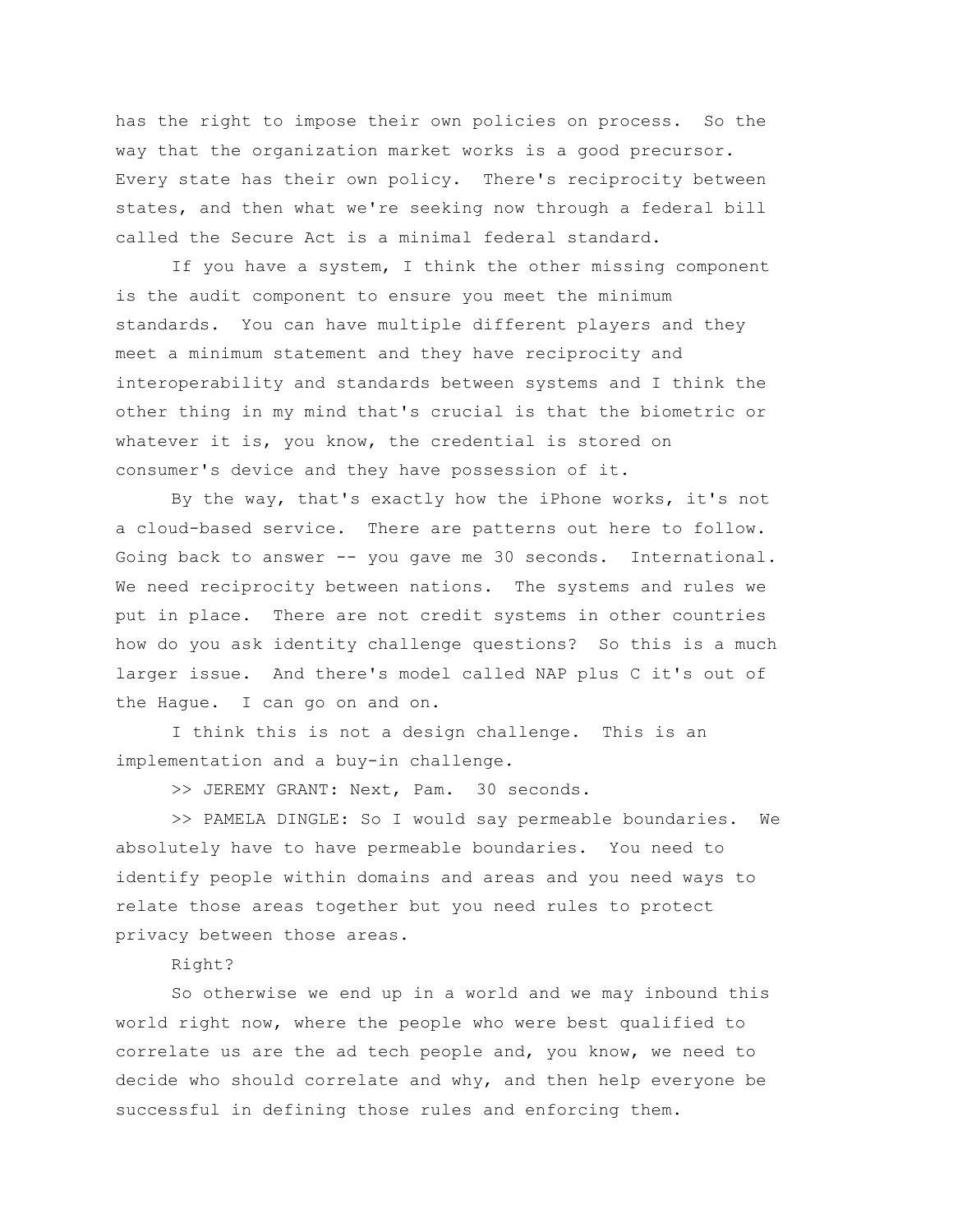>> JEREMY GRANT: Thanks. Anne. Wrap us up. 30 seconds.

>> ANNE WALLWORK: Okay. Well, I agree very much with what both Pam and Pat said. And I think in that regard, we need not only national standards, such as the NIST, but also mapping exercises between national standards that also can lead to global digital identity standards that support interoperable trust frameworks in different countries. And so the ISO-type of work, I think, needs to really be accelerated and linked to the digital identity workstream in the ISO, versus other very relevant work streams that you see the kind of siloing there in global technical standards of the sort that we have been that you canning about, we need to overcome in a regulatory and policy framework in each country.

So I think global standards and certification body is, such as FIDO alliance, for various types of elements are really important and most of all, I think public/private partnerships in this country are critical for driving the development of the infrastructure that we -- and then the solutions built on top of it, that both the private sector and government at all levels urgently, urgently needs.

>> JEREMY GRANT: Great. Thanks. We are a couple of minutes over time. I will just say thanks to all of you, Pam, Anne, Pat, thank you so much for taking the time. It's been a great discussion. And IGF USA, thanks for having us. And Dustin, let me hand things back to you. Thanks.

>> DUSTIN LOUP: Thanks, everyone, for putting a digital identity firmly in the IGF USA radar. I appreciate that, and so look forward to hopefully building on these conversations moving forward.

This is bringing us into our longer break of the day. So you all have until 2:45 to get lunch, network, do whatever you need to do, and we'll see you back after the break. Just a reminder that we do have the networking rooms open. So if you would like to chat with other attendees, then you can use the link that's in the chat. It's also in the agenda, but if not,